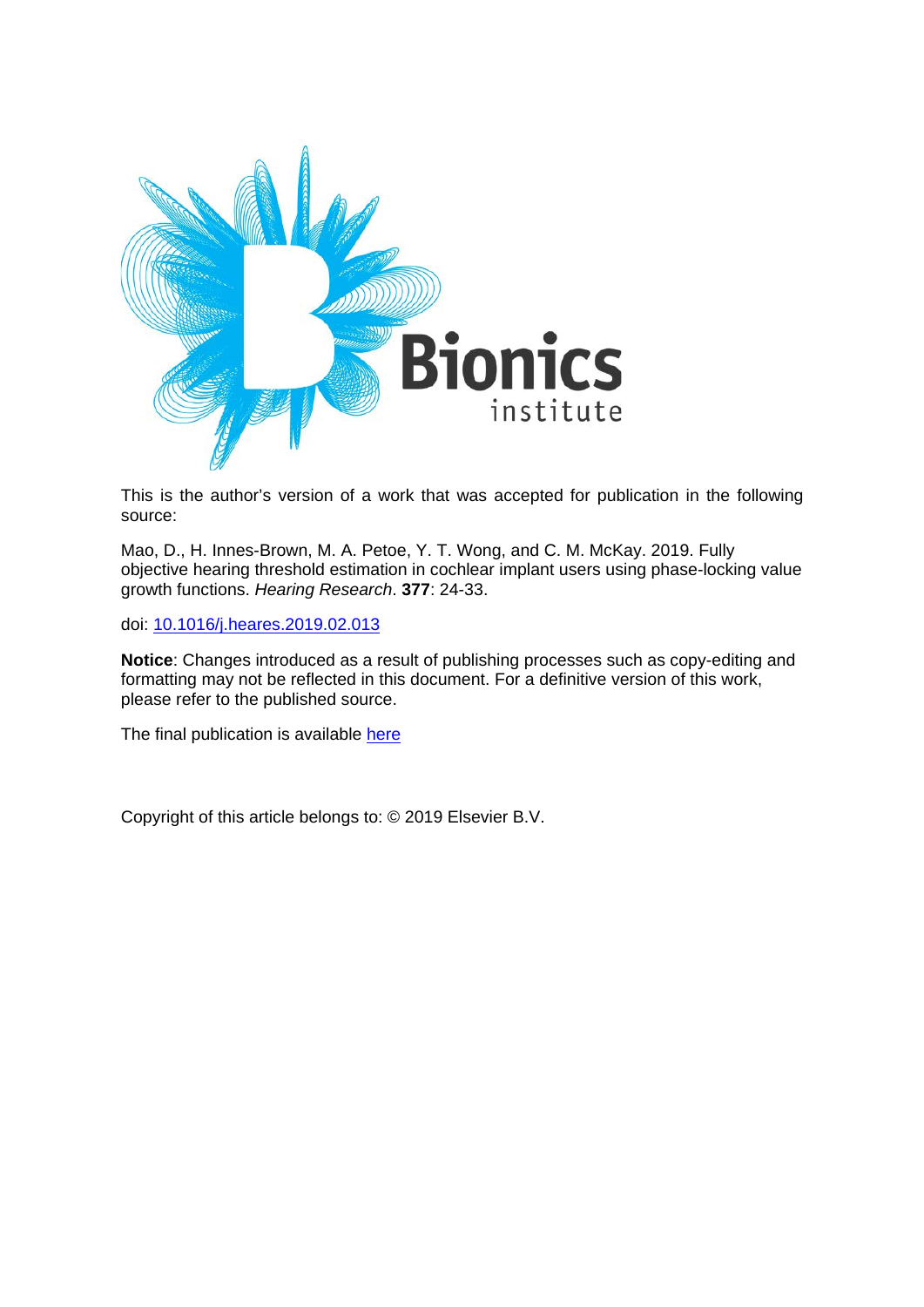- Fully objective hearing threshold estimation in cochlear implant users using
- phase-locking value growth functions
- 
- 4 Darren Mao<sup>a,b</sup>, Hamish Innes-Brown<sup>b,c</sup>, Matthew A. Petoe<sup>b,c</sup>, Yan T. Wong<sup>a,d</sup>, Colette M.
- 5  $McKav^{b,c}$
- <sup>a</sup> Department of Biomedical Engineering, University of Melbourne, Parkville VIC 3010, Australia
- <sup>b</sup> The Bionics Institute, 384-388 Albert St, East Melbourne VIC 3002, Australia
- 10<br>11 <sup>c</sup> Department of Medical Bionics, University of Melbourne, Parkville, VIC 3010, Australia
- 13 <sup>d</sup> Department of Physiology, Department of Electrical and Computer Systems Engineering, and the Biomedicine Discovery Institute, Monash University, Clayton VIC 3168, Australia
- **Corresponding author:** Darren Mao, DMao@bionicsinstitute.org

# **Abstract**

 Cochlear implant users require fitting of electrical threshold and comfort levels for optimal access to sound. In this study, we used single-channel cortical auditory evoked responses (CAEPs) obtained from 20 participants using a Nucleus device. A fully objective method to estimate threshold levels was developed, using growth function fitting and the peak phase- locking value feature. Results demonstrated that growth function fitting is a viable method for 23 estimating threshold levels in cochlear implant users, with a strong correlation ( $r = 0.979$ ,  $p <$ 24 0.001) with behavioral thresholds. Additionally, we compared the threshold estimates using CAEPs acquired from a standard montage (Cz to mastoid) against using a montage of recording channels near the cochlear implant, simulating recording from the device itself. The 27 correlation between estimated and behavioural thresholds remained strong ( $r = 0.966$ ,  $p <$ 28 0.001), however the recording time needed to be increased to produce a similar estimate accuracy. Finally, a method for estimating comfort levels was investigated, and showed that 30 the comfort level estimates were mildly correlated with behavioral comfort levels ( $r = 0.50$ ,  $p = 0.50$  $31 = 0.024$ .

# **Keywords**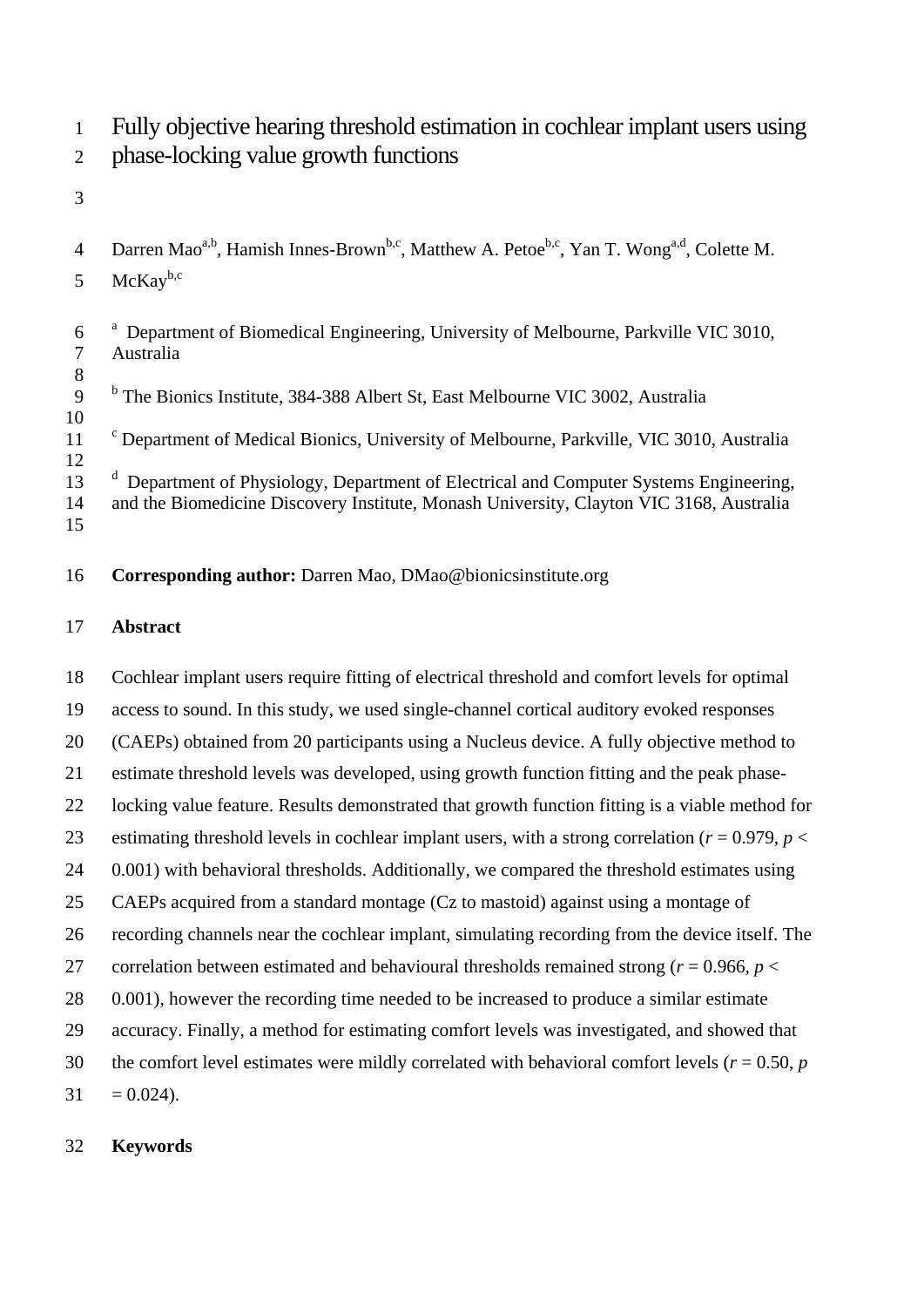- Cochlear implant, electrical dynamic range, EEG, objective threshold estimation, phase-
- locking value, cortical response.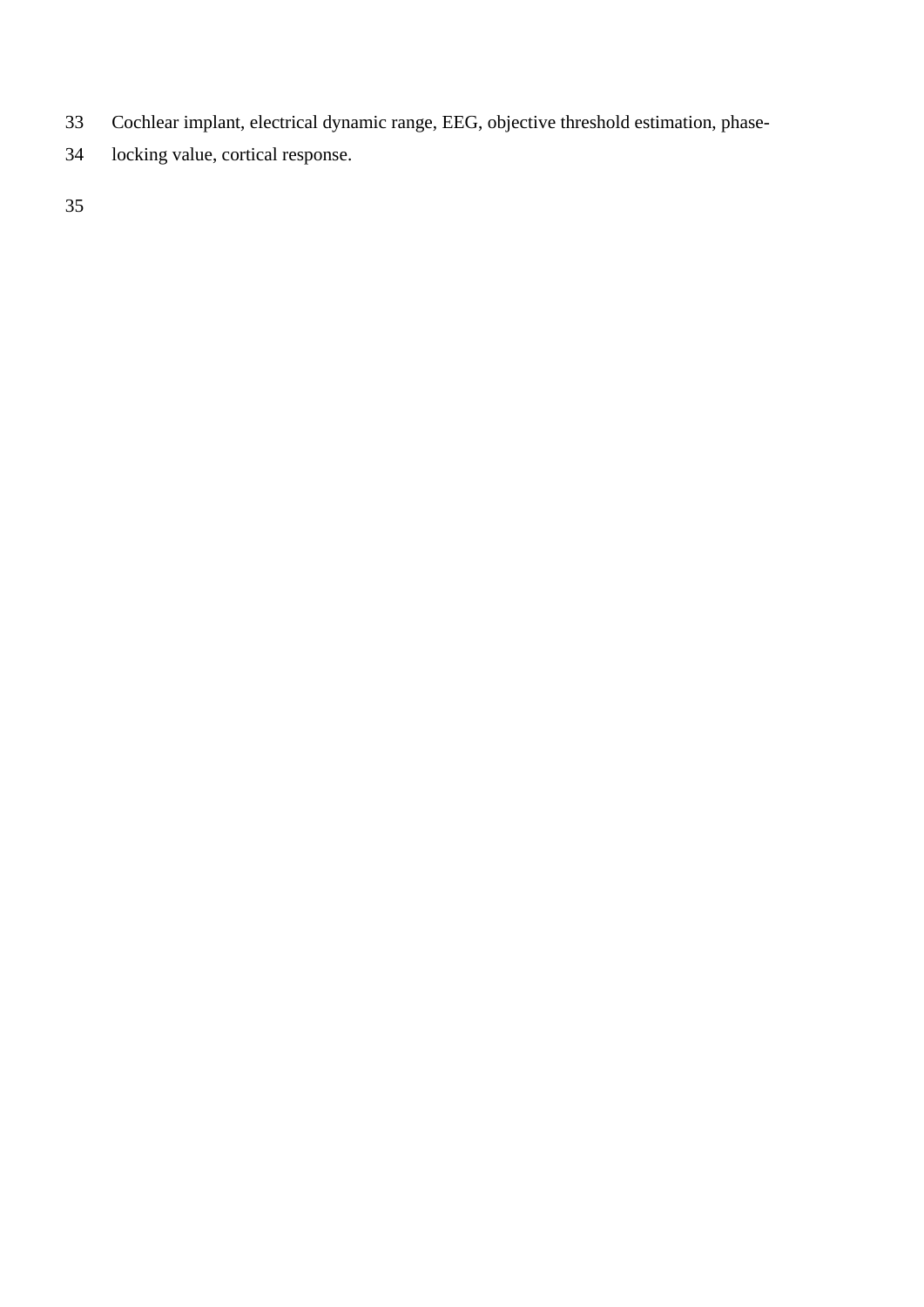#### 1 Introduction

 Cochlear implant stimulation needs to be adjusted for each individual in order to provide the appropriate range of sound perception for optimal speech understanding. An important part of the process involves determining the electrical dynamic range. The lower bound of the dynamic range corresponds to a stimulus that produces a just-perceivable sound and is termed the threshold (T) level; the upper bound corresponds to a stimulus that produces a comfortably loud sound and is termed the comfort (C) level. Clinically, the dynamic range is usually determined by behavioral feedback from the implantee. This process is time consuming and unfeasible for infants (Hughes, 2013) and other individuals who are unable to give their own feedback or follow instructions. Objective determination of the dynamic range is advantageous when behavioral feedback is not available. Thus, much research has been undertaken to evaluate whether neural responses to stimulation can be used to determine objective estimates of threshold and comfort levels. However, current objective measures may be inaccurate, time-consuming or too labour or resource intensive to have widespread clinical utilization (Vaerenberg et al., 2014). A less-explored, but promising, objective measure is the cortical auditory response (CAEP, Visram et al. (2015)), along with the phase locking value feature (Mao et al., 2018). The present study used phase-locking values extracted from single channel cortical responses to estimate the threshold level for cochlear implant users.

 A widely investigated neural response is the electrically-evoked compound action potential (ECAP). ECAP thresholds only have a moderate correlation with behavioural thresholds (a maximum *r* value around 0.5 to 0.6, which decreases as rate of stimulation of the behavioral measure increases) (Abbas and Brown, 2015; McKay and Smale, 2017; McKay et al., 2013; Miller et al., 2008). Despite its limited accuracy, ECAPs are used as a rough guideline for clinical implant fitting due to easy acquisition with neural telemetry hardware incorporated in modern implants (Shapiro, 2014). Additionally, ECAPs use single stimulus pulses, which is not representative of the stimuli used for clinical threshold finding (high-rate pulse trains). The electrically-evoked auditory brainstem response (eABR) suffers from the same problem. Only single or short pulses can be delivered as to not obscure the response with stimulation artefact. Thus, low rates of stimuli generate relatively good correlations with behavioral 66 threshold (for example,  $r = 0.89$  at 10 pps (Hodges et al., 1994) and  $r = 0.83$  at 35-80 pps (Brown et al., 2000)). At higher stimulation rates that are more representative of what is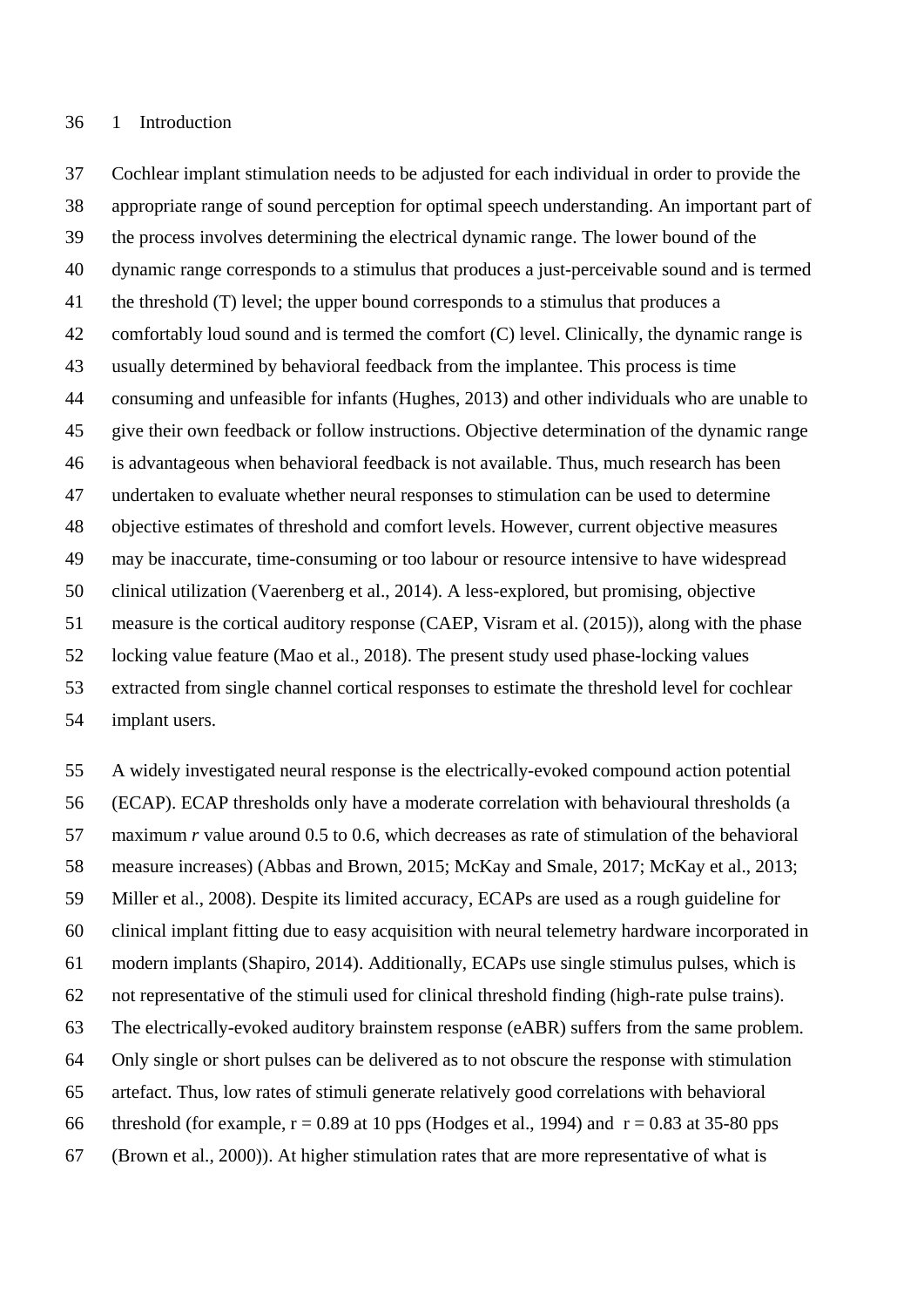usually used in clinic, eABR thresholds are only marginally more accurate than ECAP 69 thresholds ( $r = 0.74$  at 400 pps,  $r = 0.69$  at 1000 pps (Brown et al., 1999)). In contrast, using the electrically-evoked auditory steady state response (eASSR) with seven channel and 96 kHz sampling rate, Hofmann, Wouters (2010) found thresholds that were highly correlated with behavioral thresholds (*r* = 0.96), although one of 26 subjects' thresholds could not be estimated. The hardware requirement for this method is currently a barrier in its translation to clinical usefulness; in addition, paediatric testing with eASSRs require the patient to be still, which also limits its clinical usefulness.

 Cortical responses as an objective measure for cochlear implant threshold estimation is a developing area of research. Visram et al. (2015) showed high correlations (*r* = 0.93) between behavioral thresholds and cortical thresholds obtained using high-rate pulse train stimuli and using the global field power feature. The global field power is found by calculating the standard deviation of EEG amplitude across every recording channel. The requirement for multiple recording locations is not ideal for easy clinical use. Another challenge for automatic cortical evoked response estimation is the way that morphology changes with age, particularly in the infant population (Kushnerenko et al., 2002; Silva et al., 2013; Wunderlich et al., 2006). In our previous work using cortical responses in subjects with normal acoustic hearing (Mao et al., 2018), we presented an algorithm to address the challenges of both ease of clinical use and morphology heterogeneity: we used single channel acquisition, which allows easier translation into clinical situations; the algorithm also made no assumptions about the shape of the response morphology. The present work examined whether a similar method can effectively estimate electric hearing thresholds in cochlear implant users, and thus its suitability for automatic threshold determination in cochlear implant clinics.

 Traditionally, cortical responses are recorded from the Cz or nearby positions (Abbas and Brown, 2015; Cone and Whitaker, 2013). Studies have shown altered morphology and reduction in cortical response amplitude when recording location is varied, which is likely due to sub-optimal alignment of the EEG electrodes with the electric dipoles generated by responding neurons (Kelly et al., 2005; Näätänen and Picton, 1987). However, it is unknown whether the phase-locking value (PLV) of the cortical response, which quantifies the similarity in phase across response trials of the same stimulus (Delorme and Makeig, 2004; Tallon-Baudry et al., 1996), is affected similarly, as its use in the hearing field is limited. In this study, we investigated whether threshold estimation using the phase-locking value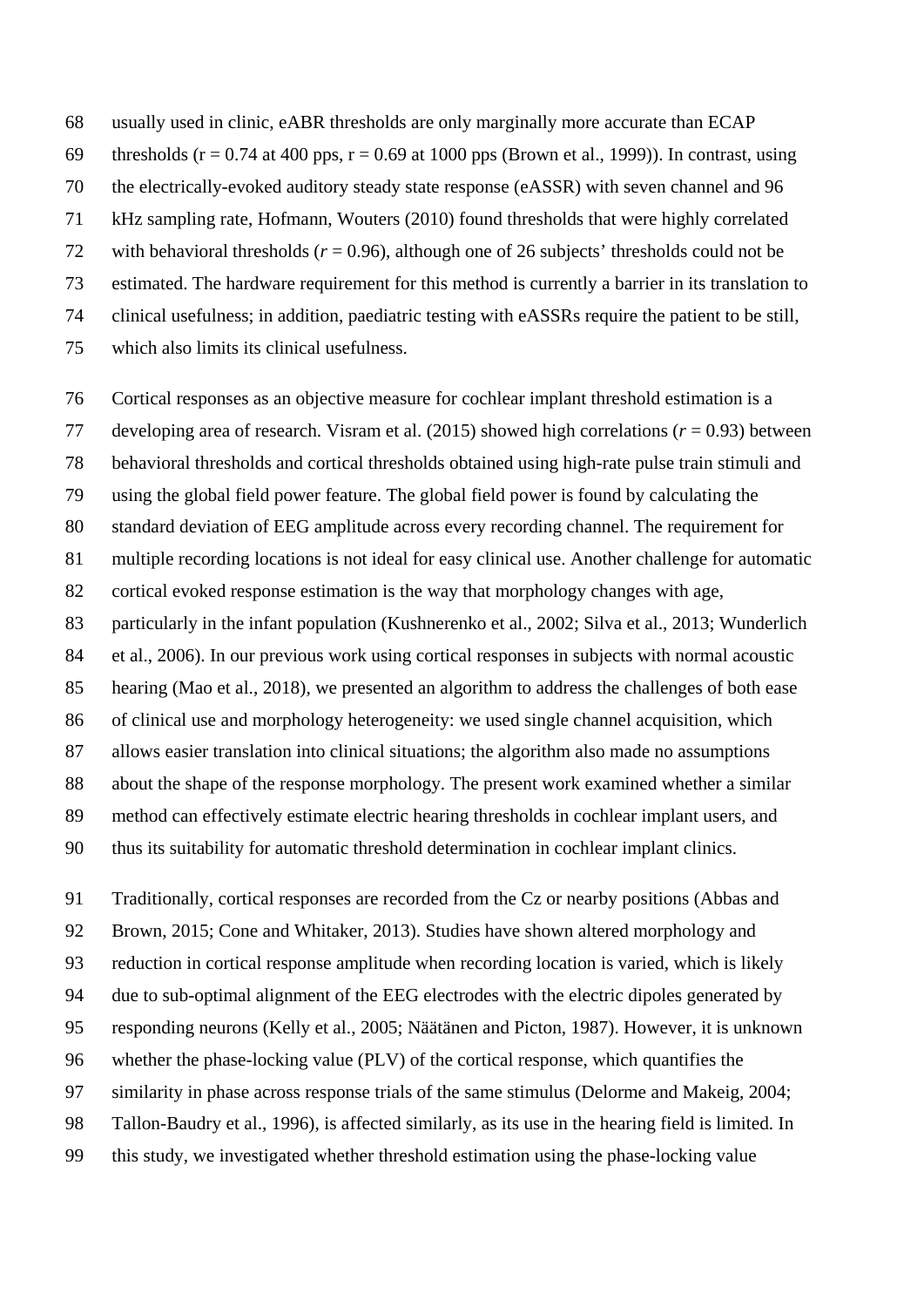- feature of the cortical auditory potential is robust to changes in electrode location. Because
- the method in this paper may be applicable to future technology in which implanted
- electrodes of a cochlear implant are used to measure the cortical evoked response, we
- investigated how the recording location of the EEG response affects the accuracy of threshold
- determination.
- In summary, we hypothesized that the peak phase-locking value feature of the cortical
- auditory potential would allow accurate estimation of electrical hearing thresholds in cochlear
- implant users. In addition, we compared the deterioration in amplitude and phase-locking
- value when recording location was changed to a more clinically convenient location, and
- hypothesized that the correlations between the objective estimates using phase-locking value
- and behavioral measures would be still clinically significant when the data quality was
- deteriorated by recording from a suboptimal recording position. Finally, we investigated
- whether comfort levels could be estimated using the PLV feature growth functions.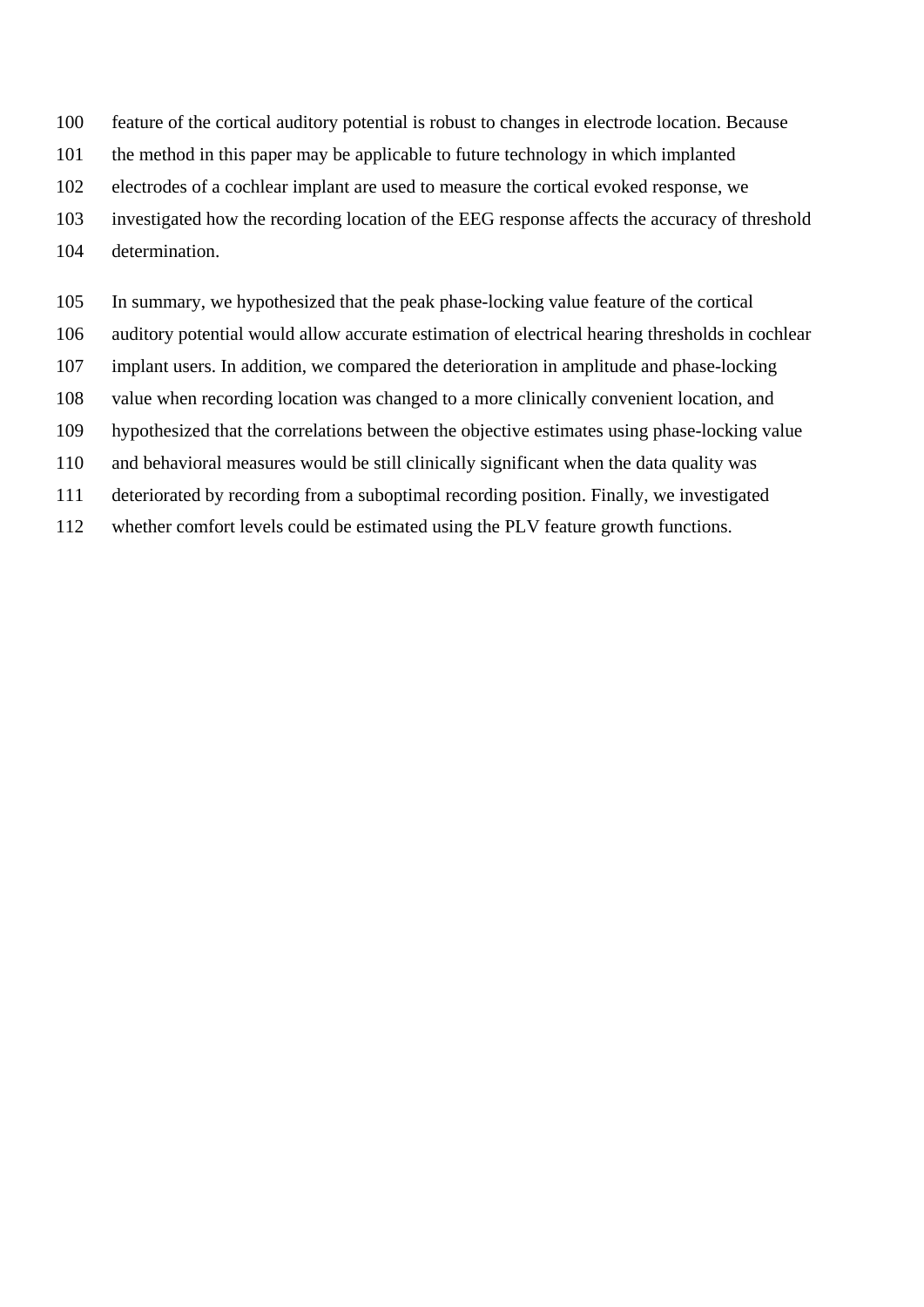#### 2 Methods

### *2.1 Subjects and stimuli*

20 adult users of cochlear implants participated in this study. Their ages ranged from 39 to 86

(mean = 65.2, std. = 10.7) years. All implants were Nucleus CI24RE implants and had been

in use for at least three years. Table 1 shows the demographic information for each subject.

This study was conducted under the approval of the Human Research Ethics Committee of

the Royal Victorian Eye and Ear Hospital, and each participant gave written informed

- consent.
- The test stimulus for both behavioral and EEG measures activated the implant electrode
- assigned to the 1kHz frequency, which was electrode 16 for all subjects except one (for

whom it was electrode 14). Test stimuli were 50-ms duration biphasic pulse trains delivered

- to this electrode in monopolar 1+2 stimulation mode. The current level was varied trial-to-
- trial to create stimuli of different intensities. Pulse widths of 26 µs, interphase gap of 8.4 µs,
- and rate of 900 pulses-per-second were used for 15 out of 20 subjects. The remaining five
- subjects needed a greater pulse width or pulse rate to reach comfortable loudness without
- exceeding the Nucleus devices' current level upper limit of 255 units(shown in Table 2).

| 129 | Table 1. Subject demographic information and implant side. |  |  |  |
|-----|------------------------------------------------------------|--|--|--|
|-----|------------------------------------------------------------|--|--|--|

| <b>Subject</b> | Age | <b>Gender</b>  | <b>Duration of</b> | <b>Test ear</b> | <b>Cause of deafness</b> |
|----------------|-----|----------------|--------------------|-----------------|--------------------------|
| number         |     |                | <b>CI</b> use      |                 |                          |
|                |     |                |                    |                 |                          |
| $\mathbf{1}$   | 70  | $\mathbf{F}$   | Unknown            | $\mathbf R$     | Measles when young       |
| $\overline{2}$ | 67  | M              | 5                  | $\mathbf R$     | Otosclerosis             |
| $\overline{3}$ | 68  | $\overline{F}$ | 3                  | L               | Otosclerosis             |
| $\overline{4}$ | 39  | $\overline{F}$ | $\overline{4}$     | $\mathbf R$     | Unknown                  |
| 5              | 69  | M              | 6                  | L               | Hereditary               |
| 6              | 71  | $\mathbf{F}$   | 3                  | L               | Hereditary               |
| $\overline{7}$ | 74  | M              | 1.5                | L               | Injury                   |
| 8              | 48  | M              | 8                  | L               | Congenital               |
| 9              | 58  | M              | 10                 | L               | Injury                   |
| 10             | 59  | $\mathbf{F}$   | 6                  | L               | Unknown sudden onset     |
| 11             | 52  | M              | 6                  | $\mathbf R$     | Meningitis               |
| 12             | 61  | M              | 8                  | $\mathbf R$     | Congenital               |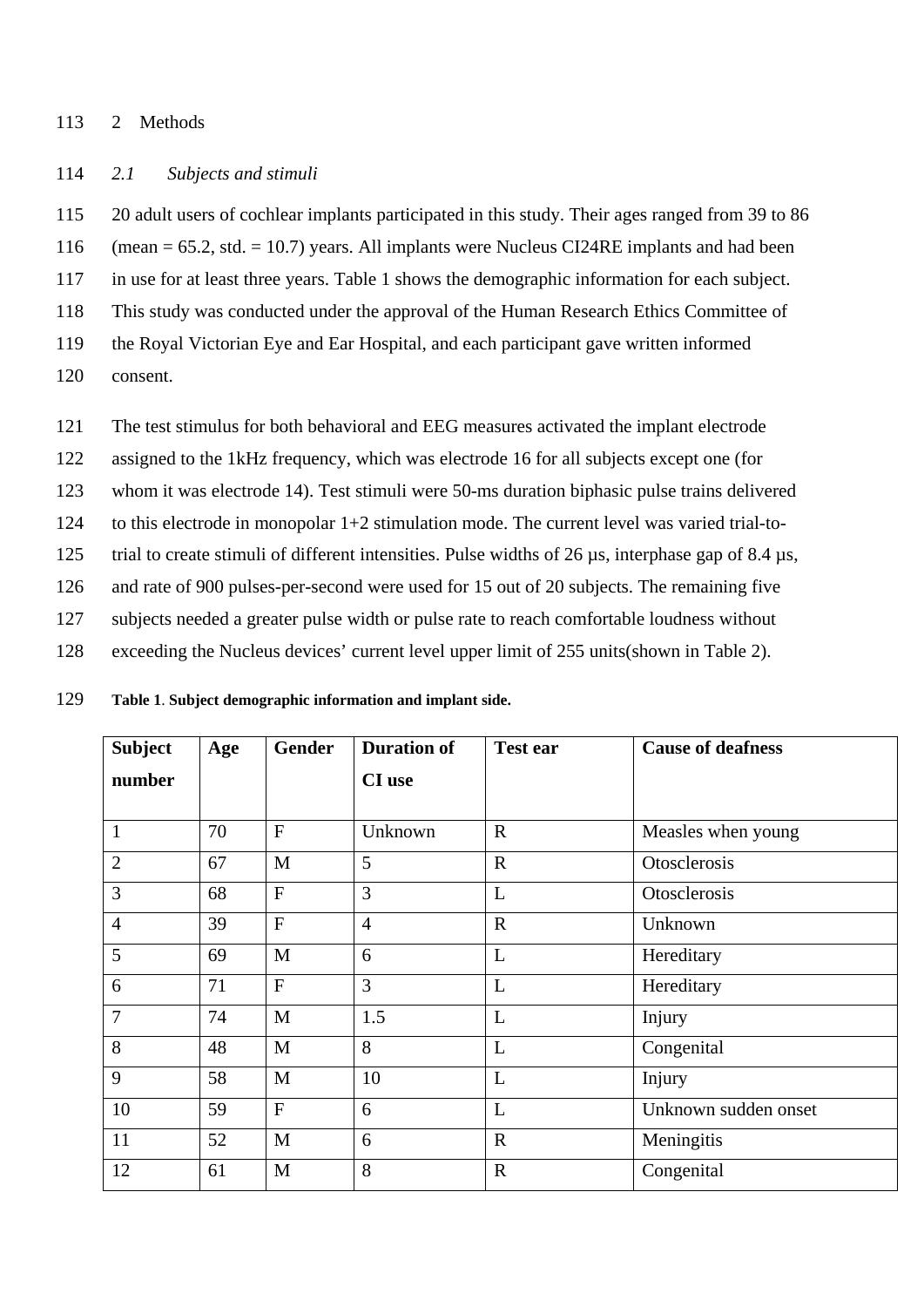| 13 | 62 | M            | 4              |              | Hereditary             |
|----|----|--------------|----------------|--------------|------------------------|
| 14 | 64 | M            |                | $\mathbb{R}$ | Unknown progressive    |
| 15 | 86 | $\mathbf{F}$ |                |              | Ototoxicity            |
| 16 | 76 | M            | Unknown        | $\mathbf R$  | Progressive hereditary |
| 17 | 78 | M            | 3.5            | R            | Unknown                |
| 18 | 65 | $\mathbf{F}$ | 3              | $\mathbf R$  | Unknown                |
| 19 | 71 | M            | $\overline{4}$ | $\mathbf R$  | Unknown sudden onset   |
| 20 | 66 | $\mathbf{F}$ | 8              | R            | Unknown                |

**Table 2.** The stimulation parameters pulse width and pulses-per-second used for each subject.

| Subject number    | Test pulse width $(\mu s)$ | <b>Test pulses-per-second</b> |
|-------------------|----------------------------|-------------------------------|
| $\overline{2}$    | 50                         | 900                           |
| 3                 | 62                         | 900                           |
| 5                 | 62                         | 900                           |
| 6                 | 50                         | 900                           |
| 12                | 26                         | 1800                          |
| Other 15 subjects | 26                         | 900                           |

 A 50-ms stimulus duration was used for cortical measurements, as it is the longest duration that does not obscure the cortical response with the cochlear implant stimulation artefact (Visram et al., 2015). The subjects' clinical maps were created using 500-ms duration pulse train stimuli, which may be perceived as louder than a 50-ms pulse train of the same current level (Donaldson et al., 1997). Therefore, we re-determined the comfort and threshold levels of all subjects using the same 50-ms pulse trains using the following behavioral procedures.

# *2.2 Behavioral data collection*

 Behavioral comfort levels were determined using a categorical loudness scale, which had levels of "unheard", "very soft", "soft", "soft but comfortable", "comfortable", "loud but comfortable", "very loud" and "too loud". The stimuli were presented sequentially, beginning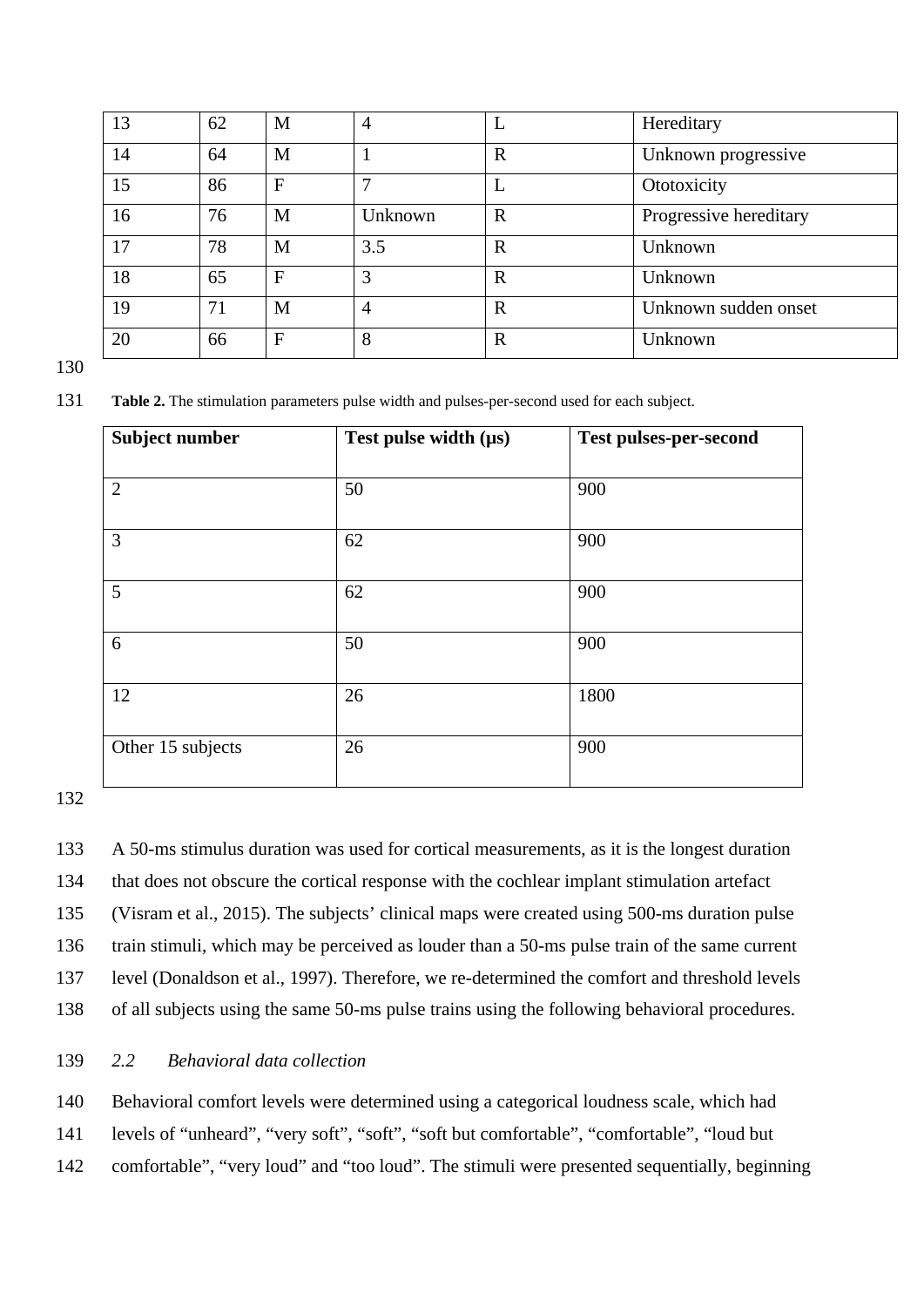at a current level near each subject's clinical map threshold level, and increased by ten current levels until "comfortable" category was reached, then by five current levels until "loud but comfortable" was reached and finally by two current levels until "very loud" was reached. The current level was then reduced in two current level steps until "loud but comfortable" was reached again, and this final current level was deemed the behavioral comfort level. The behavioral comfort level is defined in this paper as the upper bound of the dynamic range (DR), also referred to as the behavioral 100% DR level.

 Behavioral threshold levels were determined using an adaptive, 2-down 1-up, three-interval, three alternative, forced-choice task using the ImpResS research interface (a custom-built system for psychophysics using direct electrical stimulation). Each of the three intervals were 1000 ms in duration, and only one randomly chosen interval contained the 50 ms pulse train. Subjects were asked to select the interval that contained sound and to guess if unsure. Each interval lit up with a button on the ImpResS research interface. Stimuli were initiated at the "soft but comfortable" level. The step size was four current levels for two turns and then two current levels for eight further turns. The task was repeated and the average of the two staircases' final six turning points was deemed to be the behavioral threshold level, or behavioral 0% DR level.

### *2.3 EEG data collection*

 Electrical stimuli were presented at six levels relative to the subjects' behavioral dynamic ranges: -50, 10, 20, 40, 60 and 100% DR. The EEG data from the -50% DR sub-threshold stimuli were used as baseline levels in the analysis. Stimuli were presented with an inter- stimulus interval randomly jittered between 1.35 and 1.65 seconds, and each of the six stimulation levels were presented in a random order for at least 300 epochs per level depending on testing time limitations. EEG data were acquired with a BioSemi ActiveTwo EEG system from 64 scalp channels arranged in the international 10-20 configuration, with the Common Mode Sense (CMS) and Driven Right Leg (DRL) placed on the left and right sides of the midpoint between Pz and POz respectively. Left and right mastoid channels were also included.

 Data were sampled at 2048 Hz, and a fifth order sinc response anti-aliasing filter with -3dB cut-off at 400 Hz was applied by the BioSemi hardware. Cochlear implant stimulus artefacts, which included the power-up pulses in the 100 ms preceding stimulus onset and the 50 ms of stimulus artefact, were removed before any post-processing by substituting data from a pre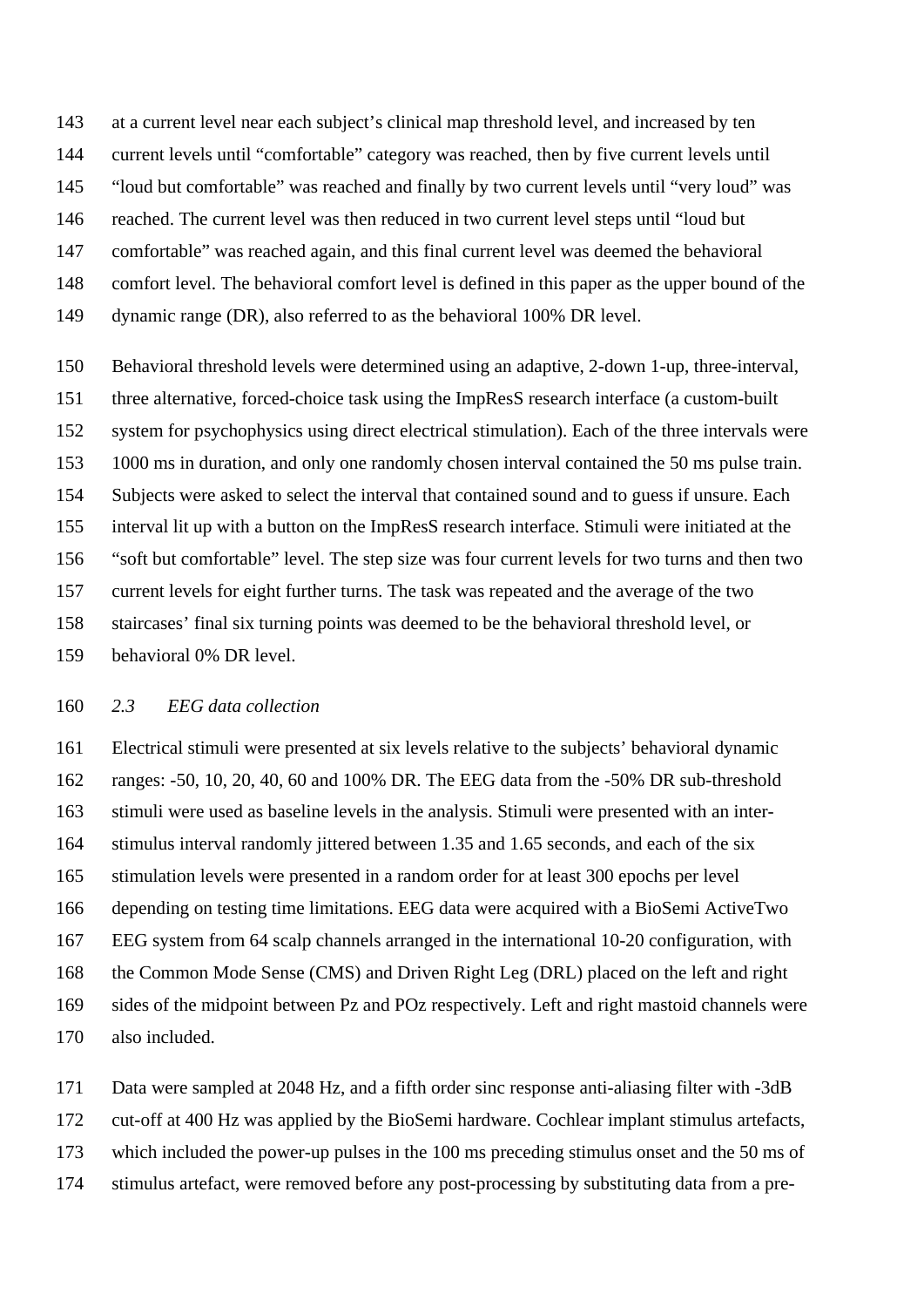stimulus region randomly selected from within -600 to -300 ms in each epoch. Substitution was used to ensure the time-frequency spectrogram used to calculate the PLV did not have discontinuities.

 For each subject, one to five measurement channels were blocked by the implant's external coil position (average 2.4 channels) and were disconnected. In addition, one to three channels per subject (average 0.6) were too noisy to use and were rejected via visual inspection (visible, very large line noise interference). Montages were created by referencing each unrejected channel to the mastoid channel contralateral to the side of the cochlear implant; each channel is referred to by their location and reference, for example "Cz-M" refers to the montage which is the Cz channel referenced to the contralateral mastoid channel.

 In addition, we created one manually selected montage for each subject (denoted "CI-closest" montage) with the active electrode positioned as close as possible to the subject's cochlear implant sound processor which was not blocked by the external coil. The aim was to collect data from the scalp that would be somewhat similar to that which would be collected by using implanted electrodes of the cochlear implant. T7 or T8 was selected as the active channel in 18 cases for left and right implants respectively (P7 and C6 were used instead for subjects 9 and 12 respectively because of coil placement). The reference channel was selected subjectively to be the closest to the extra-cochlear plate electrode of the Nucleus cochlear implant. Many of these channels were disconnected due to the coil placement. In those cases, the mastoid ipsilateral to the implant was selected as the reference channel (13 cases). Fig. 1 Panel A shows an example of subject 18's Cz-M and CI-closest montages, as well as the two disconnected channels electrodes P8 and P10 (stacked on cochlear implant cartoon), and two noisy channels TP8 and P2 (red crosses). Following montage determination, all montages of right sided implant subjects were mirrored horizontally in the analysis of the data; thus, all data were analysed as if the implant was on the left side.

Pre-processing was performed in MATLAB (version 2016b, MathWorks, MA, USA).

Continuous data were zero-phase filtered between 1 and 45 Hz with elliptical filters designed

202 with a passband ripple of  $< 1\%$  and stopband attenuation of  $> 40$  dB. Data were then down-

203 sampled to 256 Hz and epoched in a window -600 ms to +1200 ms relative to stimulus onset.

204 Any epochs with amplitudes that exceeded  $\pm 100 \mu$ V or RMS voltage that exceeded 300  $\mu$ V<sup>2</sup>

were then rejected as artefact contaminated epochs. At least 250 artefact-free responses

(corresponding to approximately 6 minutes of recording) were acquired at each stimulus level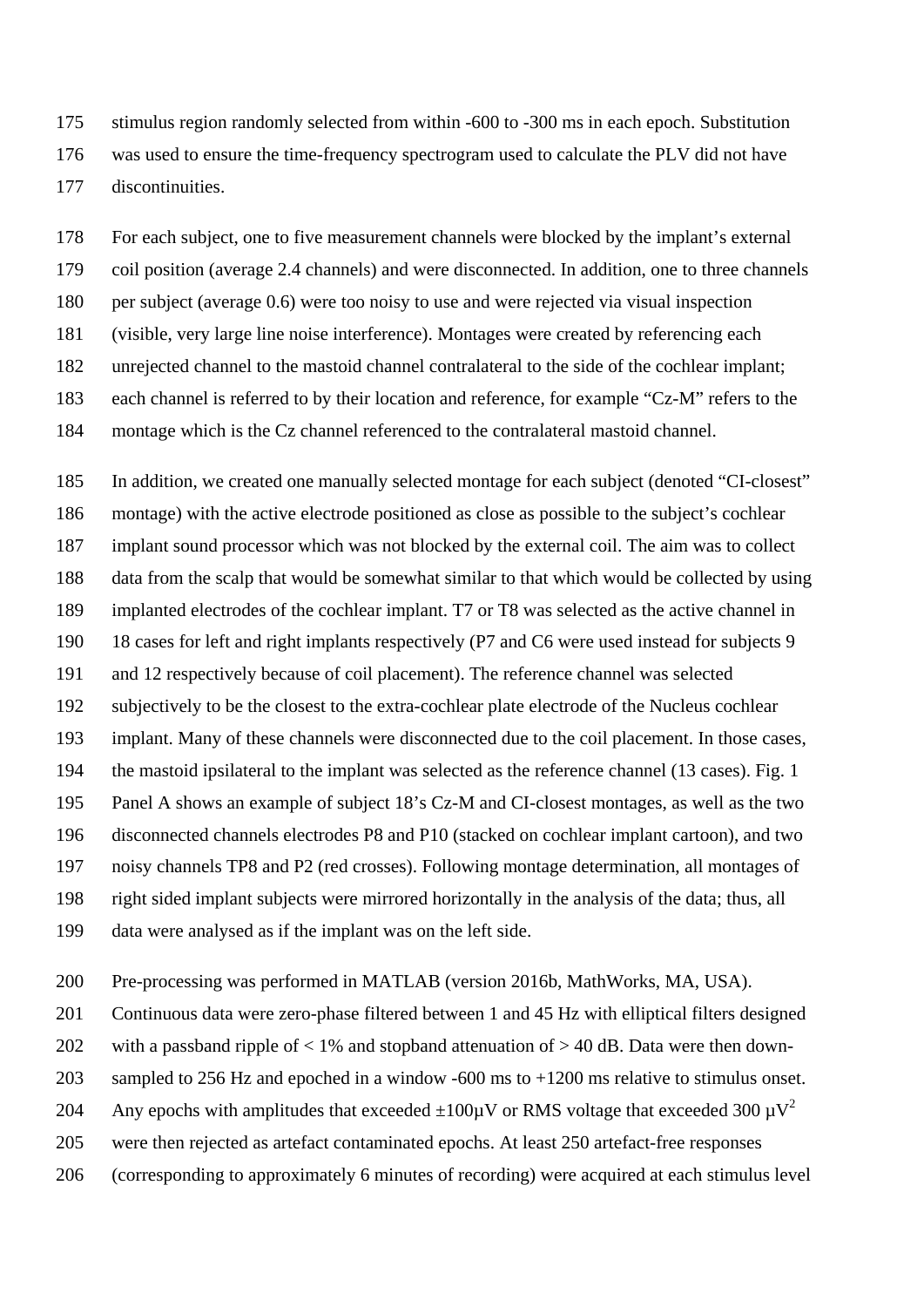for each subject, and the collection of these responses are hereby referred to as blocks. After pre-processing, the dataset contained blocks of epochs from 20 subjects, each with six stimulus intensities. In the analysis, we used a subset of the epochs to examine the effect of recording time versus threshold estimation accuracy.

## *2.4 Feature extraction and growth function fitting*

 Two features were individually extracted from the data recorded at each montage. The first feature, peak-to-peak amplitude, was extracted by taking the average of each block of epochs and then taking the peak-to-peak voltage potential in a 50 to 500 ms post-stimulus window. The second feature, peak phase-locking value (peak PLV), was calculated by first taking a spectrogram of each epoch in a block with a 400 ms Hamming window and 20 ms time steps, and then calculating the PLV at each time-frequency point according to the following 218 formula, where *N* is the number of epochs and  $\theta$  represents the phase angle at each time (*t*) and frequency (*f*) point.

$$
PLV(t,f)=\frac{1}{N}\sqrt{\left[\sum_{i=1}^{N}\cos(\theta_i(t,f))\right]^2+\left[\sum_{i=1}^{N}\sin(\theta_i(t,f))\right]^2}
$$

 The peak PLV was extracted from the PLV spectrogram by taking the maximum PLV in a 1 to 20 Hz and 50 to 600 ms window. The PLV is in dimensionless units, and can range between zero (no similarity between epochs) and one (every epoch has exactly the same phase at a particular time-frequency point).

 Each feature was bootstrapped for 100 iterations by sampling epochs with replacement and the median of the bootstrap distribution was used in growth function fitting. Exponential 226 growth functions of the following form for peak-to-peak amplitude or PLV features were 227 fitted to the features extracted from data for 10, 20, 40, 60 and 100% DR stimulus levels:

$$
f(x) = a(1 - e^{-\frac{x-b}{c}})
$$

 Where *x* is the % DR, *a* is the upper asymptote of the feature growth function, *b* is the x-axis intercept and *c* controls the rate of growth of the exponential function.

#### *2.5 Threshold level estimation*

 Fig. 1 Panel B demonstrates the proposed threshold estimation procedure using an example from subject 11. Following the growth function fitting, the sub-threshold response's feature,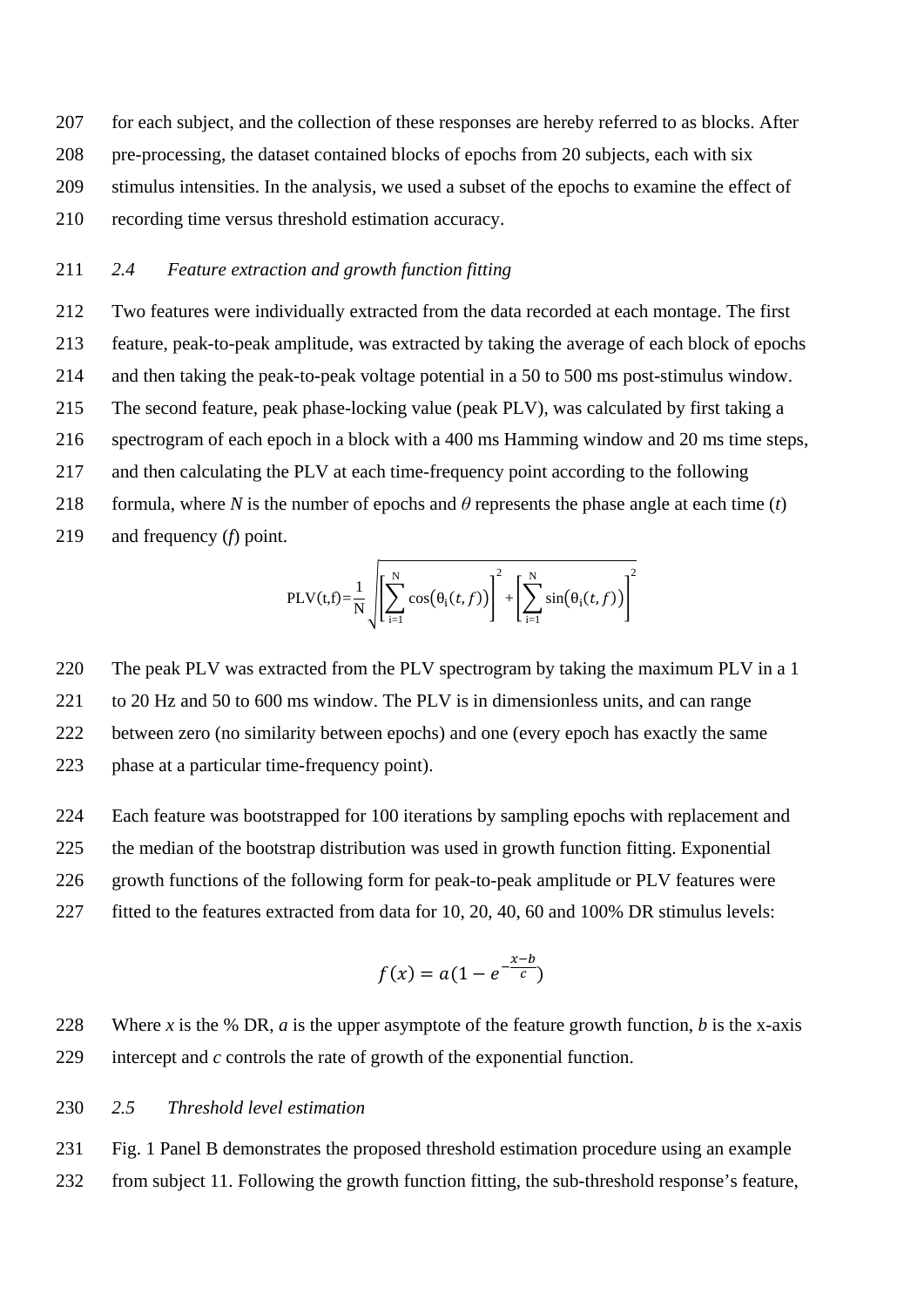in this case its phase locking value, was used to calculate the feature baseline level. The growth function was used to estimate the threshold level by finding the % DR on the x-axis where the function was equal to the baseline phase-locking value. Objective threshold estimation quality was quantified by comparing goodness of fit *r* values between the behavioral thresholds and objectively determined threshold estimates, as well as the standard

- deviation of the differences between the two.
- 

<<Insert Figure 1 about here, in color>>

3 Results

Fig. 2 shows the measured behavioral threshold and comfort levels for each subject.

<<Insert Figure 2 about here, in color>>

### *3.1 Comparison of montage position and feature type*

 Fig. 3 Panels A to D show representative data from subject 18's response to stimuli presented at 100% DR. Features from the Cz-M montage (Panels A and B), which tends to have the most reliable responses (Abbas and Brown, 2015), can be compared to those from the CI- closest montage (Panels C and D). It can be observed that both peak-to-peak amplitude and peak phase-locking value features were smaller when using the CI-closest montage. Additionally, the CAEP was observed to be different in the two montages, visually evident both in the time domain (Panels A and C) and the phase spectra (Panels B and D). No stimulus artefact was visually present in the recording.

Panel E shows the ratio between feature amplitudes from the two different montages in all 20

subjects at each stimulation level (10, 20, 40, 60 and 100% DR). In response to 100% DR

 stimuli for example, the peak-to-peak amplitude feature calculated from the CI-closest montage was on average 52.6% of the size of the same feature calculated from the Cz-M

montage, while for the peak PLV feature the ratio was 72.0%. To compare the feature

amplitude ratio from the different recording locations, a general linear model was used with

subjects as a random factor, and stimulus level and feature as fixed factors, as well as a level-

259 feature interaction term. We found a significant effect of stimulus level ( $F_{4,171} = 13.77$ ,  $p <$ 

0.001): the ratio was generally decreasing with increasing level. We also found a significant

261 effect of feature  $(F_{1,171}= 14.62, p < 0.001)$ : the ratio was smaller for peak-to-peak amplitude.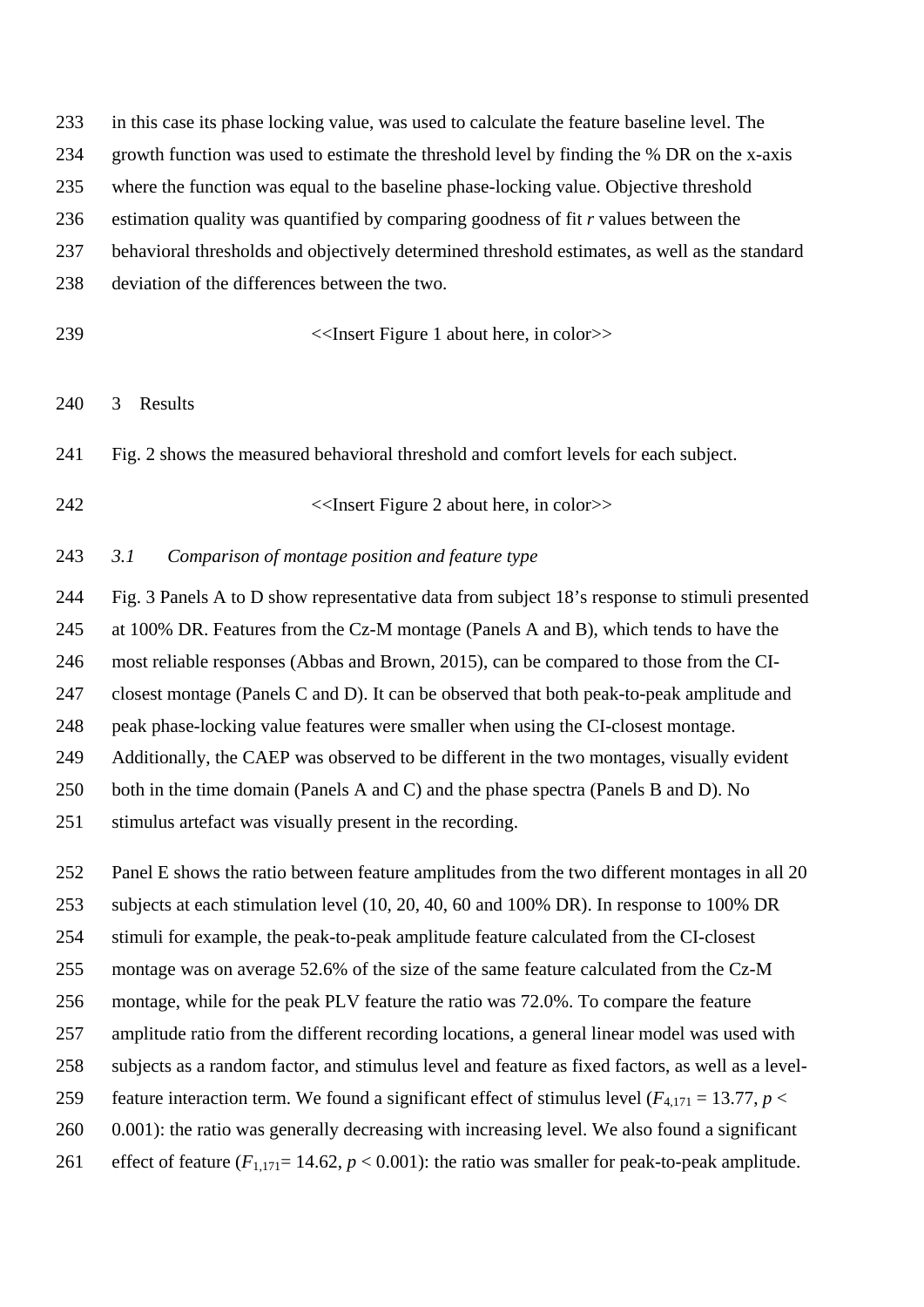262 There was no significant interaction between level and feature  $(F_{4,171} = 0.73, p = 0.573)$ ;

although an interaction effect may have been obscured by the large inter-subject variation.

Finally, we observed that the ratio is above 1 for many subjects at the lower stimulation

levels. This was likely due to noise levels dominating the recordings at each location.

 This result suggests that the peak phase-locking value measure may be more resistant to changes in the recording montage than the peak-to-peak amplitude feature. However, this does not directly imply that the growth function fit and threshold estimation was better using the peak PLV. In the following analyses, we focused on the peak phase-locking value feature for threshold estimation and used the peak-to-peak amplitude as a comparison.

<<Insert Figure 3 about here, in color>>

### *3.2 Using PLV growth function to estimate hearing threshold in CI users*

 Estimated thresholds were determined for each subject using the method described in Fig. 1B. Each circle on Fig. 4 corresponds to one subject, with behaviorally-determined threshold on the x-axis, and the threshold estimate derived from the PLV growth functions on the y- axis. Thresholds estimated from data recorded from Cz-M are shown in Fig. 4A, and from the CI-closest montages in Fig. 4B. Both montages produced objective estimates of threshold that were highly correlated with the behavioral thresholds (Cz-M: *r* = 0.979, *p* < 0.001; CI-279 closest:  $r = 0.966$ ,  $p < 0.001$ ). To further assess the reliability of the objective threshold estimates, they were first converted to percent behavioral dynamic range (% DR). The standard deviation (SD) represents how the threshold estimate varies across subjects, and therefore how reliable the estimation method is. For the Cz-M montage, the across subjects SD was 5.6% DR (mean +9.3% DR, range –5.6 to +18.4% DR). For the CI-closest montage, the across subjects SD was 7.2% DR (mean +10.6, range -4.2 to +24.3% DR). A two-sample *F*-test on the threshold estimates in units of % DR revealed no significant difference between 286 recording from the Cz-M and the CI-closest montages  $(F_{19,19} = 0.595, p = 0.265)$ .

<<Insert Figure 4 about here, in color>>

The threshold estimates generated by the peak PLV feature were compared against the

estimates obtained using peak-to-peak amplitude feature, at both recording locations. This

analysis was performed by comparing the standard deviations of threshold estimates across

subjects for both features at both recording locations, a total of four conditions. Fig. 5 shows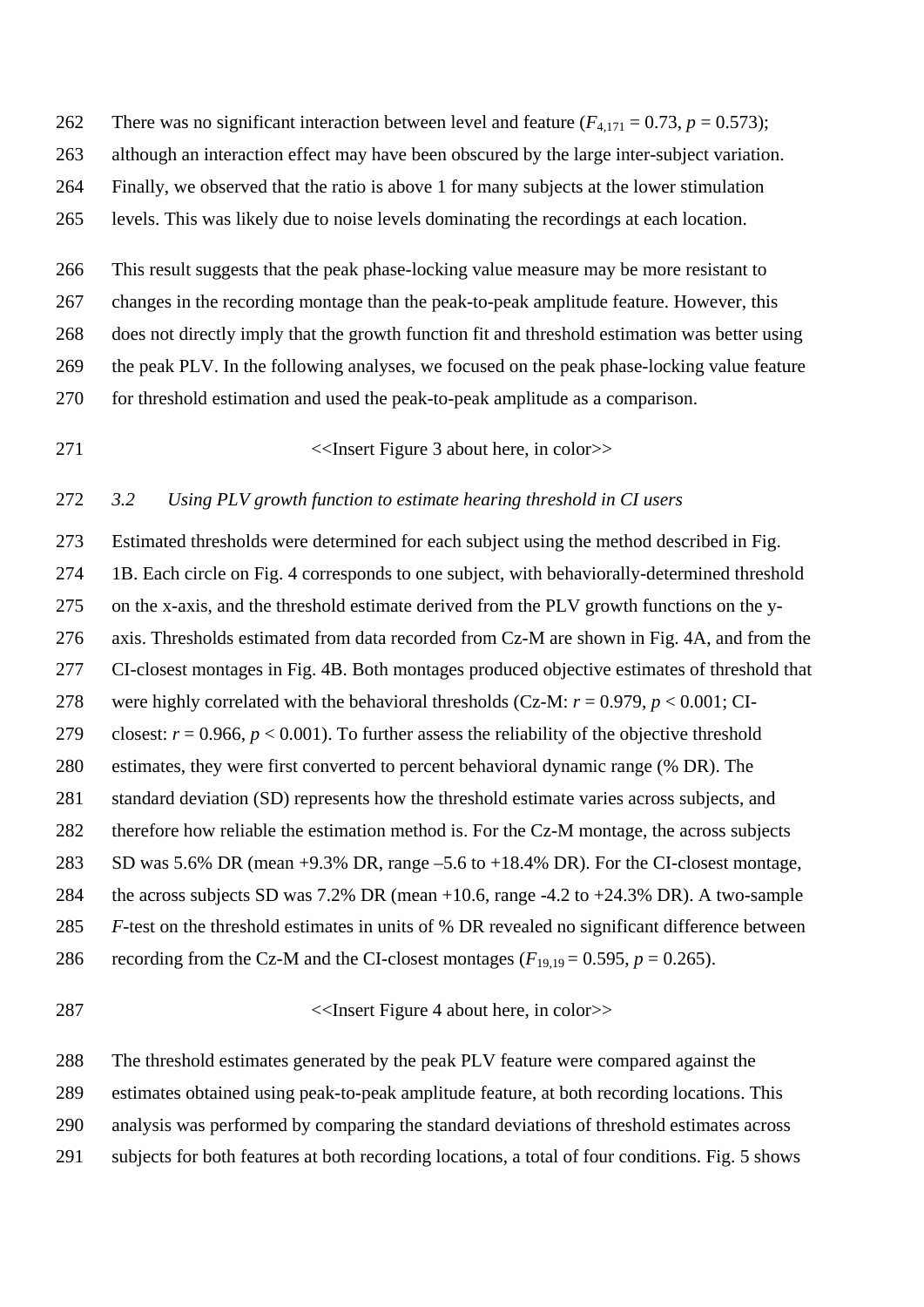the standard deviations and their 95% multiple comparison confidence intervals, as generated in Minitab (version 18.1, Minitab Inc., PA, USA). The multiple comparisons test showed a 294 significant difference in standard deviation  $(p = 0.047)$ , and post-hoc analysis showed that there was only a significant difference between peak-to-peak amplitude using the two different recording locations. This is evidence that the peak PLV feature is more robust to recording location changes than the peak-to-peak amplitude feature.

### <<Insert Figure 5 about here, in grayscale>>

 To further examine the other placement locations' threshold estimation performance, we compared the performance of Cz-M data against each of the other left-implant-normalized scalp channels while using the peak phase-locking value feature. P7-M and TP7-M were excluded from analysis as more than half were disconnected due to obstruction by the subjects' implant coils. We bootstrapped the *r* values (100 iterations) for each of the remaining 62 channels and found that no montage performed significantly better than Cz-M (empirical distribution comparison using *p* < 0.05), although FPz-M performed the best (*r* = 0.990, compared to Cz-M where *r* = 0.979). Only six channels (PO7, TP8, P6, O1, Oz, O2) performed significantly worse. These were all occipital channels or channels near the implant-contralateral mastoid that created montages which may have not captured the cortical response well for growth function fitting. These results show that recording montage placement precision is not important for the best growth function threshold estimate; rather, the care should be taken to not place the active electrode too close to the reference electrode or the occipital region of the scalp when using the growth function method.

#### *3.3 The effect of reducing number of epochs on the threshold estimate*

 To further investigate clinical viability, the effect of reducing the number of epochs used for the threshold estimate was calculated. Data recorded from the Cz-M and CI-closest montages were used, and threshold estimation accuracy was compared while limiting the data to between 20 and 200 epochs per stimulus intensity in steps of ten epochs. The number of epochs used was converted into a 'testing time' value by multiplying by the average inter- stimulus interval (1.5 seconds). In the growth function fitting, the -50% DR response data (a stimulus level very unlikely to be perceived) was substituted with background EEG activity, thus reducing the number of stimulus levels needed from six to five. The threshold estimation procedure (as described in Fig. 1B) was performed in each subject 50 times, each time iterating randomly selected epochs within each stimulus block, for a total of 1000 simulated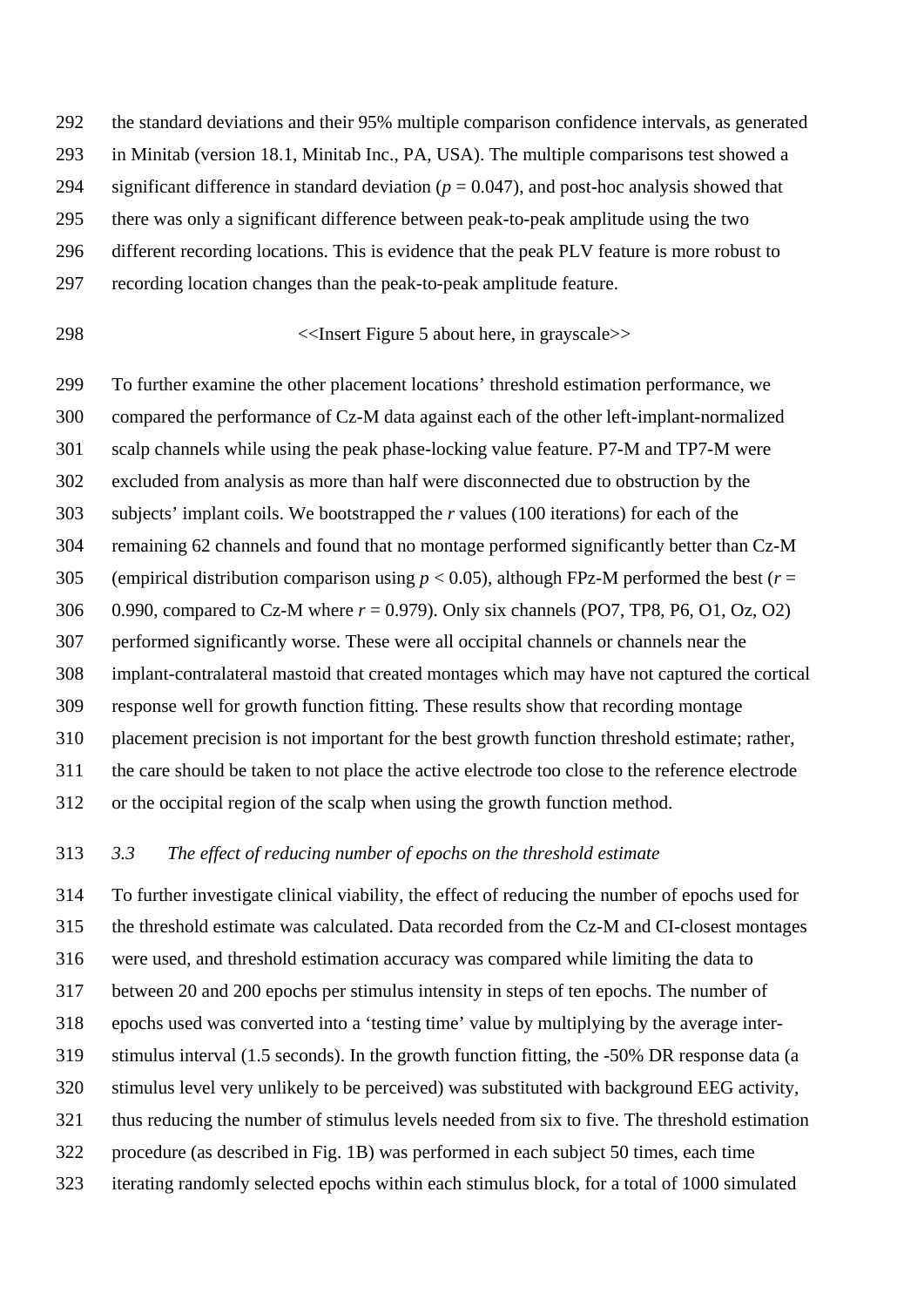- runs per 'testing time'. Results where the baseline PLV feature was greater than the
- asymptote of the fitted growth function or where the threshold estimate was less than 0 or

greater than 255 current levels were rejected as invalid fits.

 Fig. 6 Panels A and B show histograms of threshold estimation accuracy after a simulated test time of five minutes and ten minutes to test 5 stimulus levels, corresponding to 40 and 80 epochs per level respectively. Fig. 6 Panels C and D show the results for all recording times simulated in terms of *r* value and estimate difference in % DR, respectively. In Panel D, a wider spread of threshold estimates calculated from data recorded at the CI-closest montage can be seen compared to the Cz-M montage, implying a lower reliability of estimation. Table 3 summarizes these results. At five minutes test time, there was a significant difference between the standard deviation of the estimates calculated from data recorded at the two 335 montages (two sample *F*-test,  $F_{967,851} = 0.652$ ,  $p < 0.0001$ ). The significant difference remains 336 at ten minutes test time  $(F_{990.950} = 0.338, p < 0.0001)$ . These results show that data from the CI-closest montage do not produce threshold estimates that are as reliable as data from the Cz-M montage. However more testing time can compensate for the less accurate estimate (Fig. 6C). It is possible that the non-significant difference between the two recording locations when using all data (seen in previous section and in Fig. 4) is due to the asymptotic effect on the threshold estimate accuracy when more data are used. These results indicate that lower threshold estimation accuracy obtained from the CI-closest montage can be compensated for by recording more data. Lastly, the same analysis was performed with the peak-to-peak amplitude feature applied to the CI-closest location as a comparison. We found that the peak PLV performed better by having a lower standard deviation of threshold 346 estimate than the peak-to-peak amplitude at 5 minutes testing time  $(F_{851,825} = 0.651, p <$ 347 0.0001) and at 10 minutes testing time  $(F_{950,933} = 0.508, p < 0.0001)$ .

## <<Insert Figure 6 about here, in color>>

 **Table 3.** Summarized results from Fig. 6 Panels A and B. Threshold estimation accuracy for the two recording locations and two testing times are expressed in correlation coefficient and % DR deviation from behavioral threshold.

| <b>Testing time</b> | <b>Montage</b> | <b>Correlation</b><br>coefficient | Difference between<br>threshold estimate and<br>behavioral threshold | <b>Number of invalid</b><br>fits (out of 1000)<br>simulated runs) |
|---------------------|----------------|-----------------------------------|----------------------------------------------------------------------|-------------------------------------------------------------------|
|---------------------|----------------|-----------------------------------|----------------------------------------------------------------------|-------------------------------------------------------------------|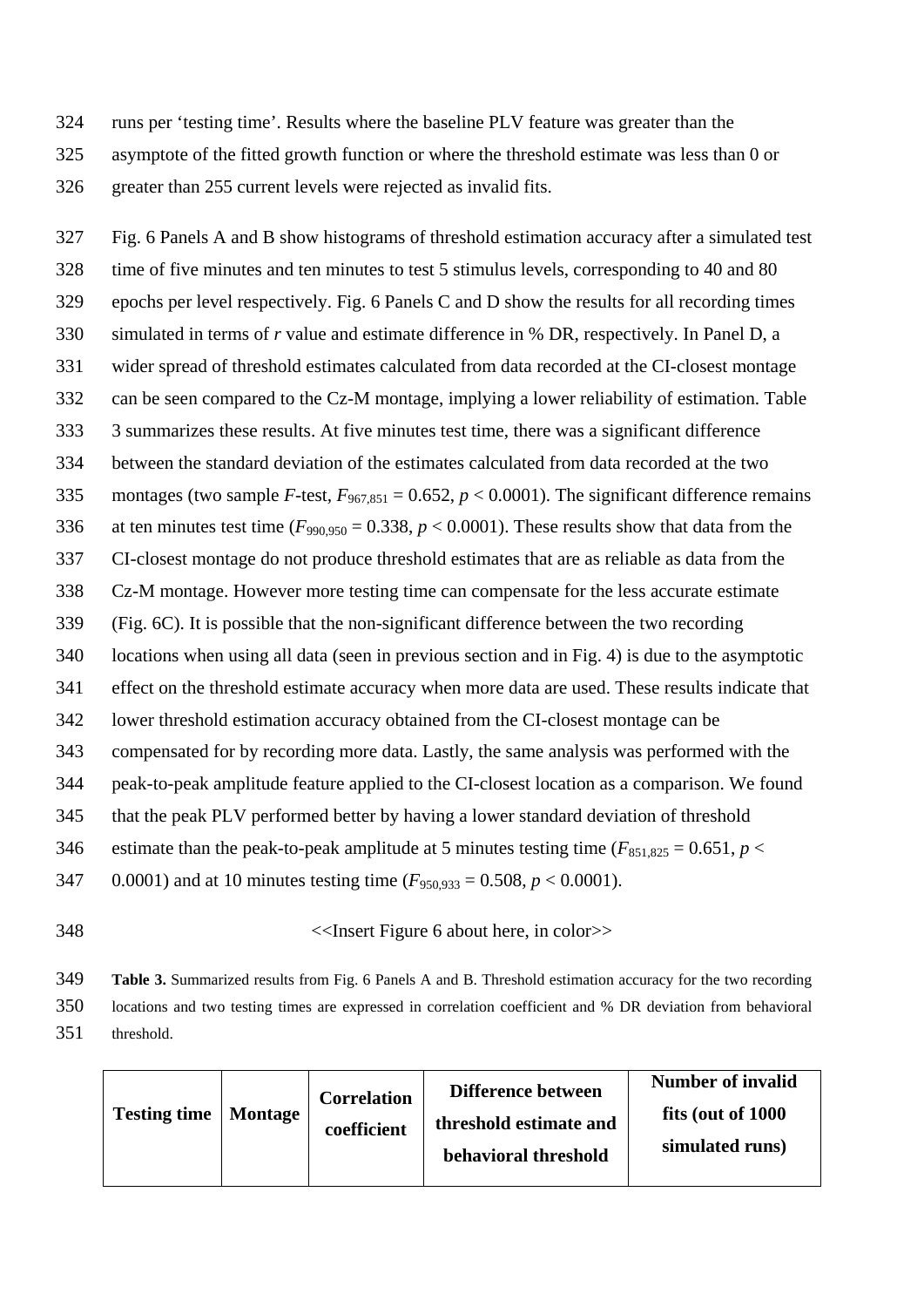|               |         |       | $across$ subjects (mean $\pm$ |     |
|---------------|---------|-------|-------------------------------|-----|
|               |         |       | 1 std.) $(\%$ DR)             |     |
|               |         |       |                               |     |
| 5 minutes,    | $Cz-M$  | 0.823 | $12.9 \pm 19.9$               | 32  |
| equivalent to |         |       |                               |     |
| 5 blocks of   | $CI-$   |       |                               | 148 |
| 40 epochs     | closest | 0.723 | $14.2 \pm 24.7$               |     |
|               |         |       |                               |     |
|               | $Cz-M$  | 0.924 | $11.1 \pm 11.1$               | 9   |
| 10 minutes,   |         |       |                               |     |
| equivalent to |         |       |                               | 49  |
| 5 blocks of   | $CI-$   | 0.808 | $13.5 \pm 19.1$               |     |
|               | closest |       |                               |     |
| 80 epochs     |         |       |                               |     |
|               |         |       |                               |     |

352

# 353 *3.4 Comfort level estimation using population and growth function information*

354 The data were further examined to see if the PLV growth functions could be used to 355 determine comfort level. A trial method to estimate comfort levels based on population 356 values of PLV was developed, and then evaluated with a leave-one-out cross validation.

357 Fig. 7 illustrates the proposed comfort level estimation method. The procedure assumed that 358 the comfort level corresponds to a feature amplitude that is at a fixed proportion, *m*, of the 359 amplitude of the feature growth function asymptote:

$$
m = \frac{PLV_C - PLV_b}{PLV_{asym} - PLV_b}
$$

360 Here,  $PLV_C$  is the peak PLV at the behavioral comfort level,  $PLV_{asym}$  is the asymptotic PLV 361 based on the growth function fit, and  $PLV<sub>b</sub>$  is the base PLV calculated from the sub-threshold level. The procedure involves determining *m* from a population with known comfort levels (Fig. 7A) and applying this population value of *m* to an individual with unknown comfort level to estimate their comfort level (Fig. 7B). Fig. 7A uses subject 11 as an example of calculating *m* for an implant user whose behavioral comfort level is known. This performed for all subjects except 18, and the population-averaged *m* is denoted *mpop*. Fig. 7B illustrates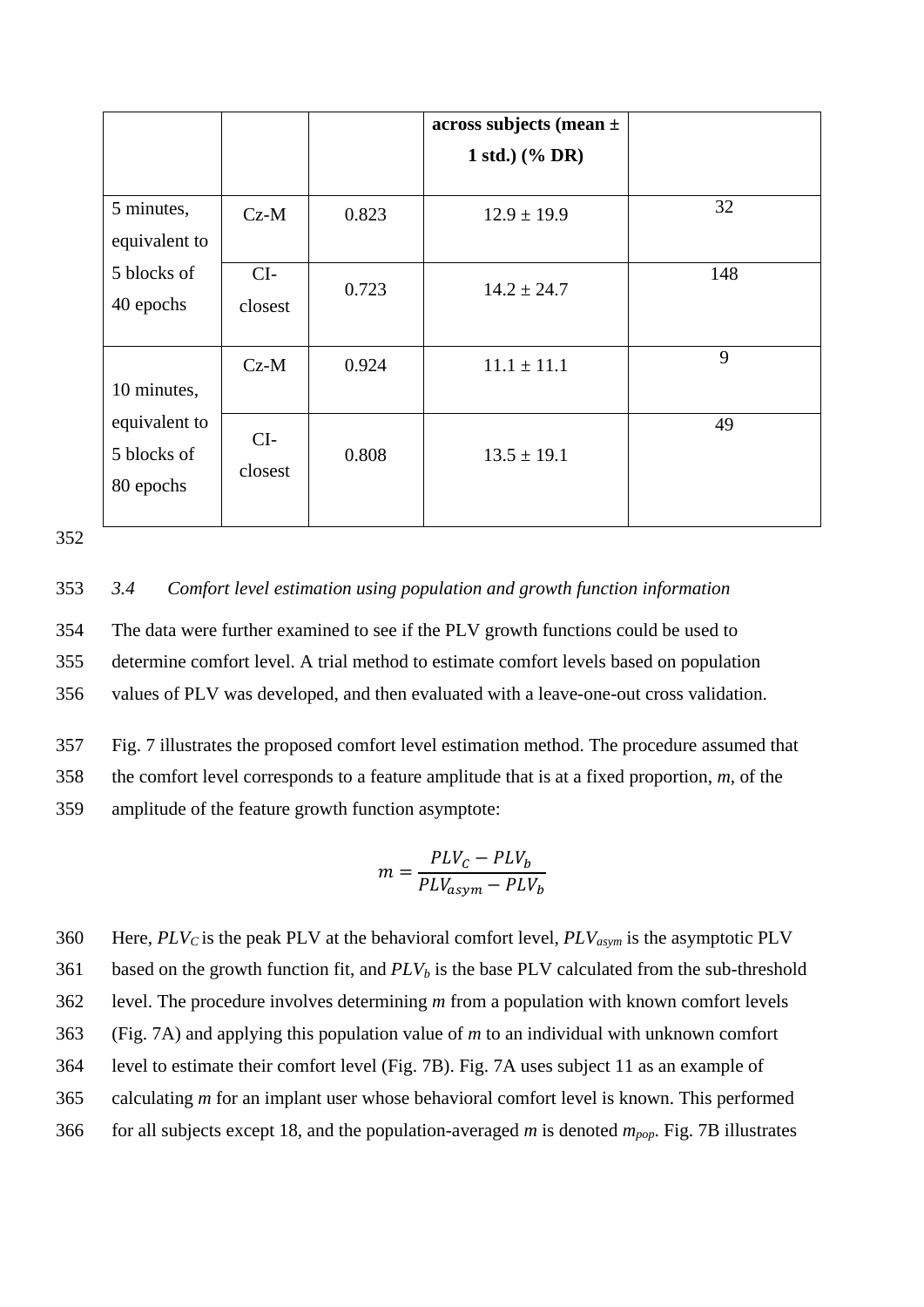the leave-one-out method for determining comfort level for subject 18, Given *mpop*, we find the comfort level estimate as such:

$$
PLV_C estimate = m_{pop}(PLV_{asym} - PLV_b) + PLV_b
$$

 Finally, we use subject 18's growth function to predict the stimulus intensity that corresponds to their estimated *PLVC*.

371 
$$
\langle
$$
 **Insert Figure 7 about here, in color**

 We found a moderate correlation between comfort level estimates calculated with the data 373 acquired from the Cz-M montage and the behavioral comfort level ( $r = 0.50$ ,  $p = 0.024$ , see Fig. 8A). However, there was no significant correlation when using data acquired from the 375 CI-closest montage  $(r = 0.14, p = 0.565,$  see Fig. 8B). The comfort level estimation result is not sufficiently accurate for clinical application.

<<Insert Figure 8 about here, in color>>

## 4 Discussion

 In this study, a fully objective method for estimating the hearing threshold for a cochlear implant electrode was developed using single-channel EEG recordings combined with phase- locking values and growth function fitting. The method can generate objective threshold estimates that correlate well with behavioral thresholds. This method can therefore be used for improving mapping procedures in adult and potentially infant implant recipients. Further, we have shown that data recorded from a location physically close to the cochlear implant can generate equally accurate threshold estimates, albeit with longer recording times. Future cochlear implant systems which incorporate recording electrodes either implanted or mounted on the external sound processor may benefit from using phase-based objective measures such as the peak phase-locking value feature investigated in this study.

## *4.1 Additional information from the growth functions*

An interesting observation was made from Fig 6D: on average, threshold estimates were

overestimated by around 10% DR compared to the behavioral threshold. More specifically,

- Fig. 4 showed this overestimate was higher when the behavioral thresholds were lower.
- While the mechanisms that contribute to these observations are unclear, it is possible that the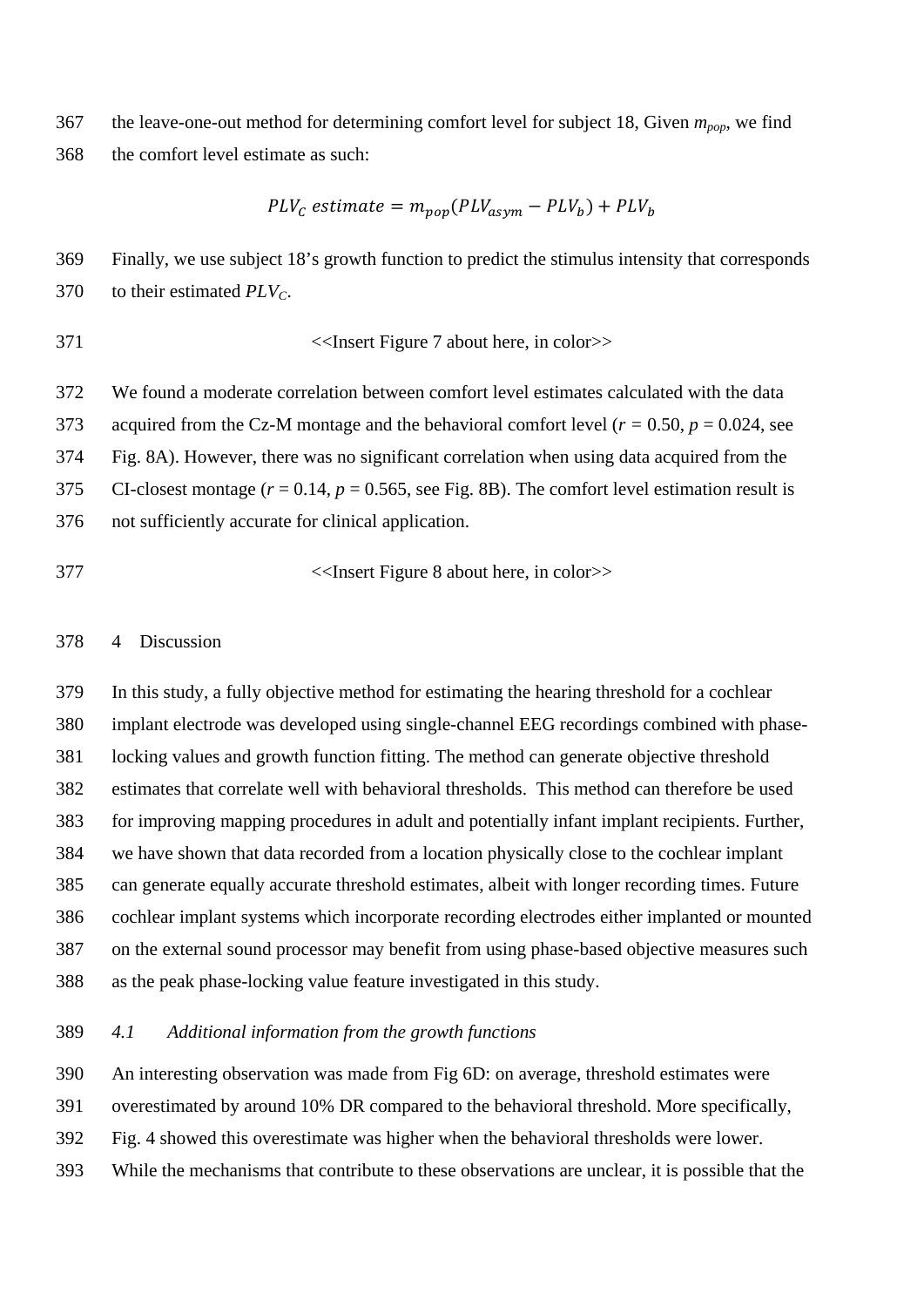lower behavioral thresholds correspond to better neural survival in the cochlea. Better neural survival may mean more stochastic responses across epochs due to an abundancy of available neurons to respond to the sound, leading to a lower phase-locking value. A lower-valued PLV growth function, along with the assumption that the baseline phase-locking value is unchanged, would lead to an overestimate of the behavioral hearing threshold. Along with the finding that threshold estimates using CAEP global field power growth functions have greater uncertainty when behavioral thresholds are lower (Visram et al., 2015), further exploration of the interaction of the growth function characteristics with behavioral threshold levels is needed.

 In our previous work (Mao et al., 2018), we used the same hearing threshold estimation method but in acoustic listeners. The growth functions that were produced in the two studies are difficult to directly compare for various reasons: firstly, there was a large age difference 406 (previous study: mean  $= 25$  years; this study: mean  $= 65$  years); secondly, the range of stimulus intensities used is hard to compare as the levels were of different units (percent dynamic range and dB SL); finally, comfortable level stimuli were not analysed in the previous study, so the range of loudness of the stimuli differed. Regardless, a comparison could be made by observing the PLV growth function asymptotes. The acoustic listeners 411 reached an asymptotic PLV of  $0.86 \pm 0.17$  (mean  $\pm 1$  std. across 20 subjects), whereas the 412 cochlear implant listeners reached a PLV asymptote of  $0.49 \pm 0.20$  (mean  $\pm 1$  std. across 20 413 subjects). The significantly lower PLV asymptote (Two-sample unpaired t-test,  $t = 3.43$ ,  $p =$  0.0015) for cochlear implant listeners may be due to two factors. First, the growth function asymptotes for acoustic listeners may have large uncertainties. Since the acoustic listeners were only tested to 60 dB SL, it was possible that their growth functions did not approach an asymptotic PLV value; rather, the PLV values may have been in the linear region of feature growth. To compare, we extracted the 95% confidence interval for the asymptote during curve fitting. We found that the 95% confidence interval for the fitted asymptote was 4.15 in the acoustic listeners compared to 0.93 in the cochlear implant listeners (significantly higher; 421 rank-sum test:  $p = 0.001$ ). An unreliable estimate for asymptote, however, did not affect the threshold estimation accuracy (Mao et al., 2018). Second, the older age of the cochlear implant users may contribute, although this has not been shown in literature; it is only known that CAEP magnitude decreases with age (Goodin et al., 1978). In our study with 20 subjects, there was no correlation between growth function asymptote and age (Pearson correlation, *r* =  $-0.25, p = 0.29$ .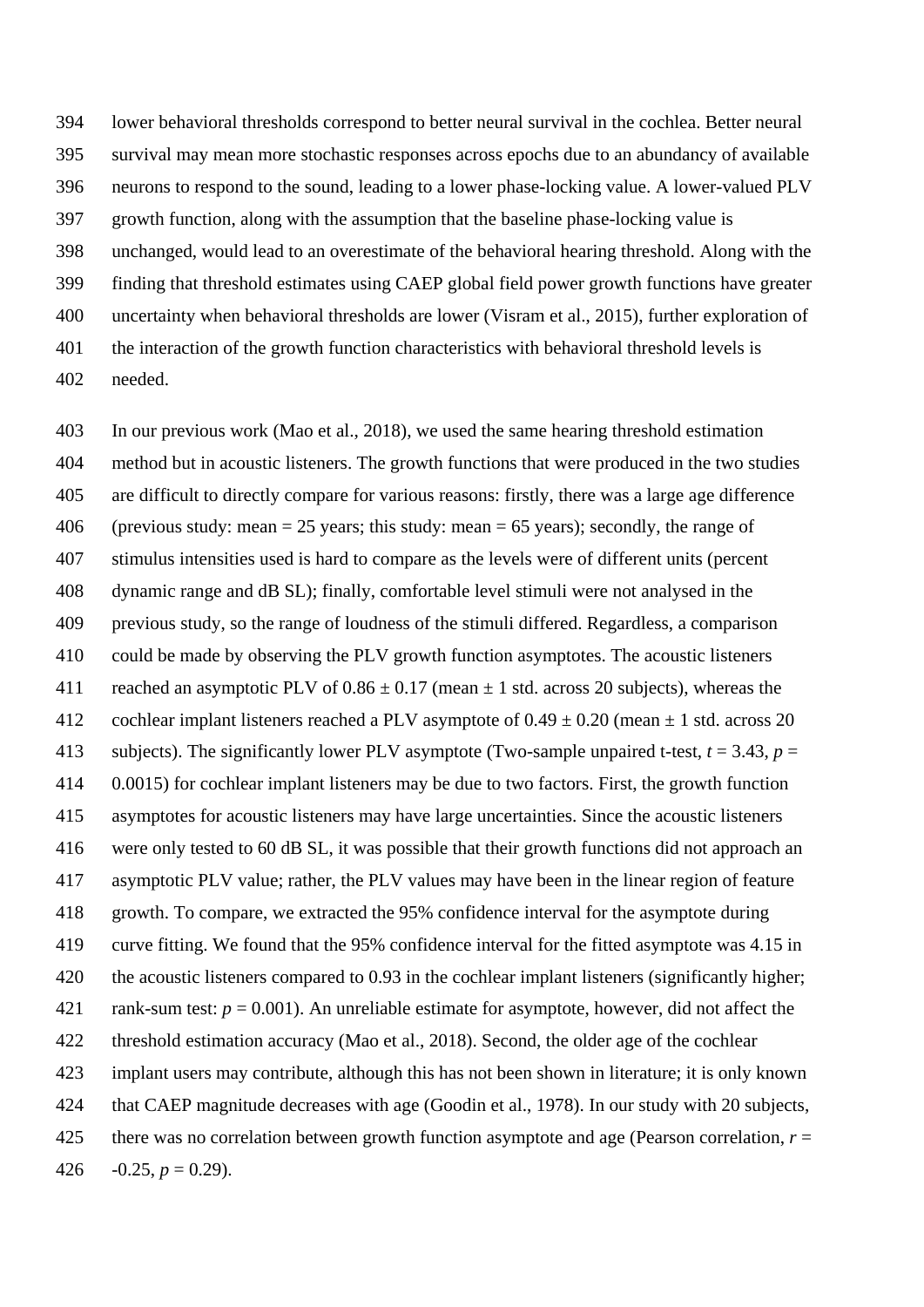If the asymptote comparisons are reliable and there is lower maximal phase-locking for cochlear implant listeners, it may mean that individual responses to the same stimuli are more varied. This may have implications on speech understanding; individuals may have more trouble distinguishing speech tokens if, for example, their perception of the same speech token is already different each time. Thus, an interesting experiment would be to test whether maximal phase-locking values were correlated with speech understanding.

# *4.2 Comfort level estimation*

 There are currently no cortical response features described in literature that correlate well with comfort levels of hearing. The use of PLV growth functions as tried with the current data did produce a significant correlation, but with insufficient accuracy to be clinically useful. The comfort level estimates varied greatly in accuracy across subjects, and this variation may have at least two sources. First, there is variation in the behavioral estimate due to the subjectivity of estimates given by the subjects, and there is no way of knowing how consistent "comfortably loud" is across subjects. Second, there is no evidence that the absolute phase-locking value can reflect loudness perceived. This is clear when comparing 442 the much lower levels of PLV in the cochlear implant group compared to the normal hearing group in the previous study, despite the loudness range being greater in the cochlear implant group. The algorithm attempted to account partially for this by comparing ratios of asymptotic peak phase-locking with comfort level peak phase-locking instead of directly comparing absolute phase-locking values across subjects; however, the results were still not sufficiently accurate to be clinically useful. This is also initial evidence that the phase-locking value feature is a poor measure of loudness.

# *4.3 Towards a fully objective clinical tool for cochlear implant mapping*

 There are still challenges remaining to the implementation of the totally objective threshold estimation technique in clinical settings. Some device manufacturers do not use the threshold level in their fitting procedure (for example, Advanced Bionics implants are fitted at the comfort level only), thus this method may not be applicable to these devices. Another limitation of all current methods that utilize cortical responses is the need to use scalp electrodes and additional measurement equipment. Unfortunately, the neural telemetry systems that exist in current implants to record ECAPs from intracochlear electrodes can only record data for several milliseconds at a time, and therefore cannot fully capture a cortical response, which is hundreds of milliseconds in duration. There are two possible workarounds: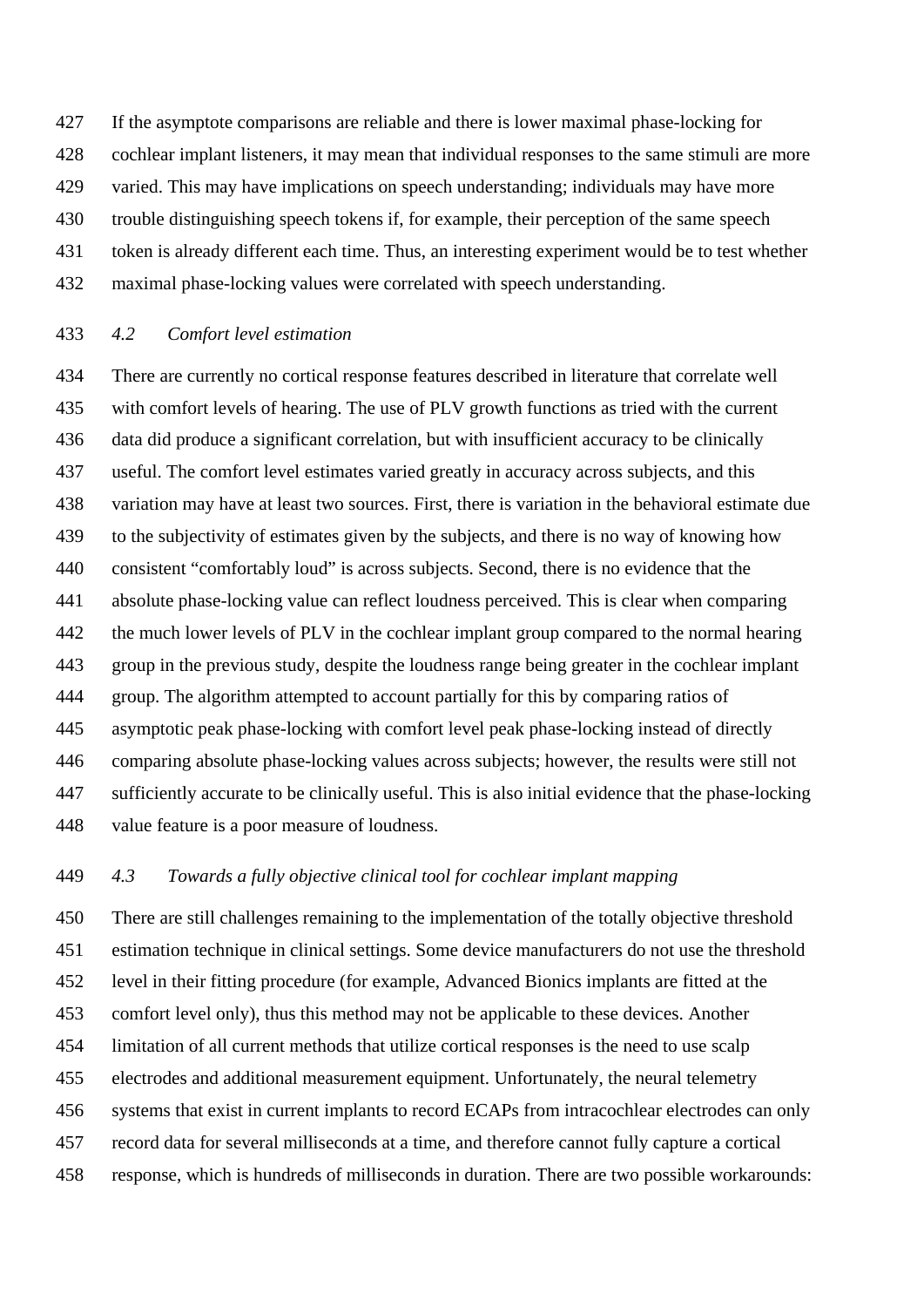adapt existing hardware by concatenating multiple windows of responses (Campbell et al., 2015; Mc Laughlin et al., 2012), or develop improved or additional recording hardware in cochlear implants. In either case, measuring the cortical response using electrodes in the cochlear implant system currently requires that the recording electrode positions are distant from the ideal location of Cz. A recording location near the implant gives rise to two issues: larger stimulation artefacts (Mc Laughlin et al., 2013) and reduced response magnitudes (Kelly et al., 2005).

 In this study, the stimulation artefacts were removed by using a short (50 ms) stimulus pulse train, so that the response of interest (after 50 ms from stimulus onset) was not affected. Clinically, a 500-ms duration pulse-train is used to find behavioral threshold. Stimulus duration may affect perception differently in different individuals; thus, the thresholds estimate from the cortical response may be less correlated to the 500-ms behavioral thresholds than was found in this study for the 50-ms behavioral thresholds. One possible solution to account for the threshold difference is to use a correction factor to account for the average difference between 50-ms and 500-ms thresholds, which have been found to be correlated (Visram et al., 2015). Another solution is to use a 500-ms duration stimulus and perform stimulation artefact correction with a single channel method (Mc Laughlin et al., 2013). However, it is uncertain whether the artefacts can be completely removed with that method (Mc Laughlin et al., 2013). Any leftover stimulus artefact can affect the growth function fitting greatly, as they appear systematically in each response block and will artificially elevate the fitted growth function. It is likely that, for the estimation method presented in the current work, correcting for a shorter stimulus duration may be a more suitable approach than risking residual stimulation artefact by using a longer stimulus.

 The current results showed that measuring cortical responses from electrodes located near the implant itself will lead to reduced PLV values compared to measurement positions near Cz. Further, the lower PLV magnitude lengthens the recording time required to reach the same accuracy and reliability as obtained from data collected at Cz. Thus, the study supports the potential for the use of the cochlear implant to perform recording via reverse telemetry systems. As mentioned above, this can be achieved with either an improved recording capability of the existing neural telemetry systems, or the implementation of a behind-the-ear recording electrode on the speech processor itself. An improved neural telemetry system would use an intra-cochlear electrode and extracochlear electrode as the active and the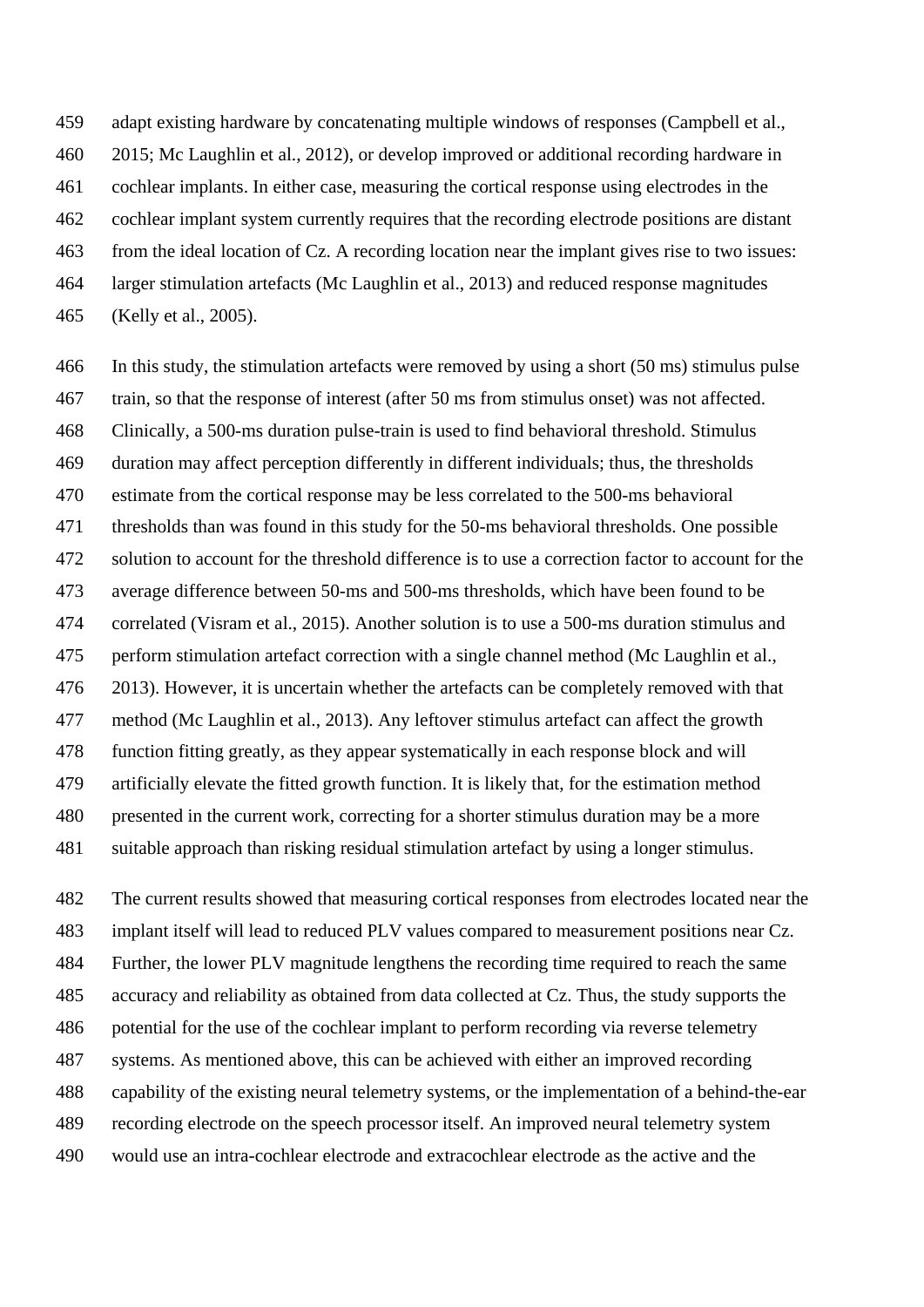reference electrodes. Thus, the orientation of the pair of recording electrodes may be slightly different to what we used in the current study (mainly T7/T8 to the ipsilateral mastoid), and our result may not be indicative of the performance when using two implanted electrodes. Instead, our result is more predictive of performance when a behind-the-ear electrode is

referenced to an extra-cochlear electrode, for example.

 We only tested a single, mid-array stimulation electrode in this study. Generally, stimuli on the more basal electrodes (corresponding to higher frequencies) generate lower peak-to-peak cortical response amplitudes (Firszt et al., 2002), causing possible poorer growth function fitting and thus worse threshold estimates. Visram et al. (2015) found that reliable growth functions of global field power could not be fitted for three out of nine subjects for a basal electrode (electrode 3), whereas the function for a mid-array electrode could be fitted for all subjects. Further work is required to determine whether our proposed single-channel, phase- locking feature approach is applicable along the whole implant array. It is possible that the phase-locking value would be less affected than other features by smaller response amplitudes, as suggested by the results of this study, and thus might generate accurate threshold estimates for all electrodes.

 The preparation of subjects took approximately 15 minutes because a full scalp EEG cap was used in this study. In a clinical setting, only a small subset of scalp electrodes would be needed (a minimum of three would be needed to perform the analysis presented in this paper) which may take two to three minutes. Thus, application of this method in clinic is as straightforward as testing an ABR. Further, if the recording was incorporated into the implant, the preparation time would be eliminated entirely.

### 5 Conclusion

 In this study, a fully objective and reliable method for hearing threshold estimation in cochlear implant users was demonstrated, using the cortical auditory response, the phase- locking value and a single recording channel. The PLV method was robust to differences in scalp recording locations, , provided additional measurement time. A future goal is the implementation of a telemetry system with measurement electrodes built into an implant or behind-the-hear device, which would be able to record cortical responses and thus perform fully automated threshold estimation. A more accurate comfort level estimation method is needed for fully objective implant fitting.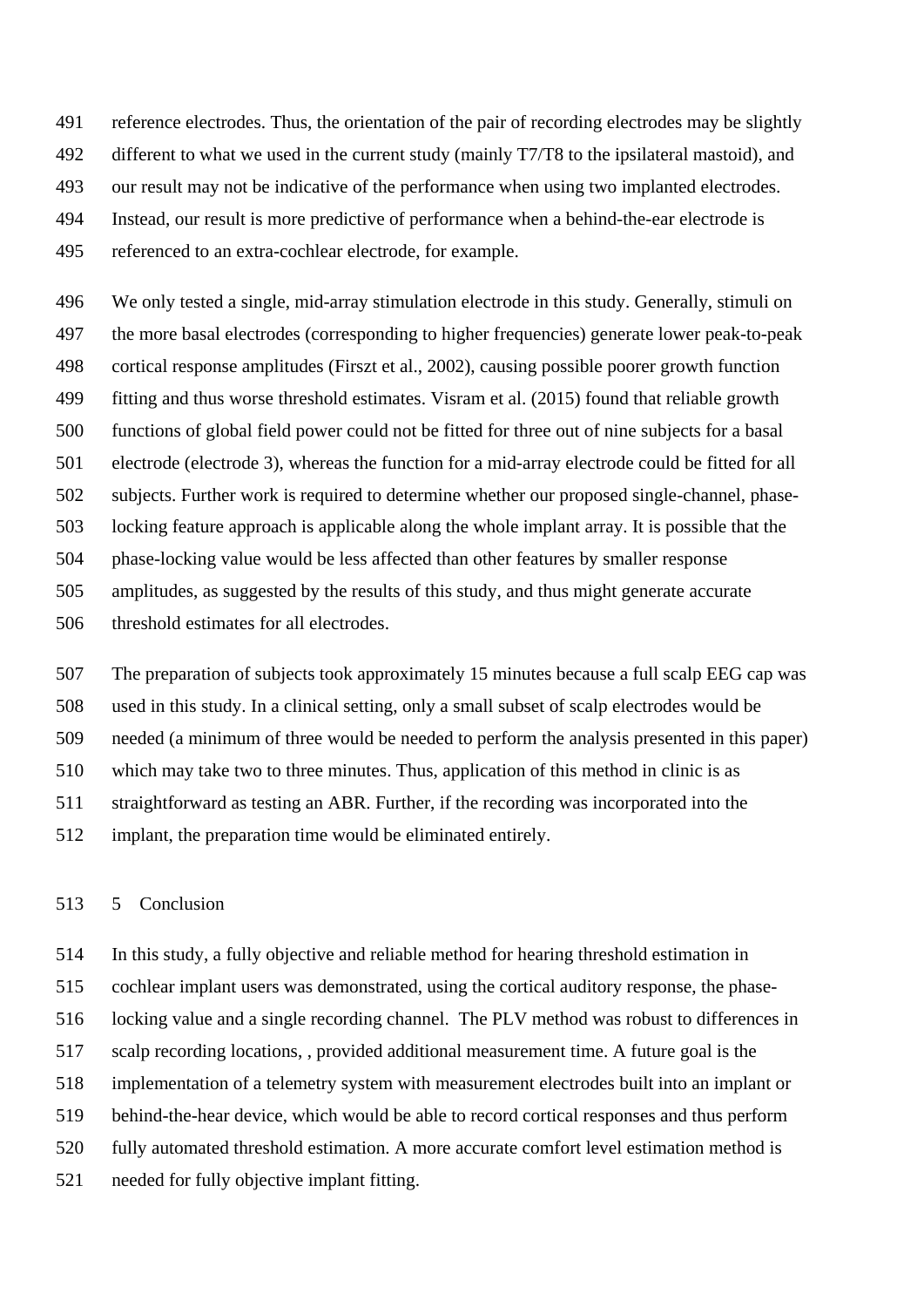### 522 6 Acknowledgements

- 523 Darren Mao was supported by an Australian Government Research Training Program
- 524 Scholarship. Colette McKay was supported by a Veski innovation fellowship. Hamish Innes-
- 525 Brown was supported by a National Health and Medical Research Council (Australia) Early-
- 526 Career Research Fellowship (Grant number 1069999). The Bionics Institute acknowledges
- 527 the support it receives from the Victorian Government through its Operational Infrastructure
- 528 Support Program.

## 529 7 References

- 530 Abbas, P.J., Brown, C.J. 2015. Assessment of responses to cochlear implant stimulation at different levels of the auditory pathway. Hear Res 322, 67-76. 531 levels of the auditory pathway. Hear Res 322, 67-76.<br>532 Brown, C.J., Lopez, S.M., Hughes, M.L., Abbas, P.J. 1999.
- 532 Brown, C.J., Lopez, S.M., Hughes, M.L., Abbas, P.J. 1999. Relationship between EABR thresholds 533 and levels used to program the CLARION® speech processor. Ann Otol Rhinol Laryngol 534 108, 50-57.<br>535 Brown, C.J., Hughe
- 535 Brown, C.J., Hughes, M.L., Luk, B., Abbas, P.J., Wolaver, A., Gervais, J. 2000. The relationship 536 between EAP and EABR thresholds and levels used to program the nucleus 24 speech<br>537 processor: Data from adults. Ear Hear 21, 151-163. 537 processor: Data from adults. Ear Hear 21, 151-163.<br>538 Campbell, L., Kaicer, A., Briggs, R., O'Leary, S. 2015. Coc
- 538 Campbell, L., Kaicer, A., Briggs, R., O'Leary, S. 2015. Cochlear response telemetry: intracochlear electrocochleography via cochlear implant neural response telemetry pilot study results. Or 539 electrocochleography via cochlear implant neural response telemetry pilot study results. Otol 540 Neurotol 36, 399-405.
- 541 Cone, B., Whitaker, R. 2013. Dynamics of infant cortical auditory evoked potentials (CAEPs) for tone and speech tokens. International iournal of pediatric otorhinolary neology 77, 1162-1173. 542 and speech tokens. International journal of pediatric otorhinolaryngology 77, 1162-1173.<br>543 Delorme, A., Makeig, S. 2004. EEGLAB: an open source toolbox for analysis of single-trial EEG
- 543 Delorme, A., Makeig, S. 2004. EEGLAB: an open source toolbox for analysis of single-trial EEG 544 dynamics including independent component analysis. J Neurosci Methods 134, 9-21.<br>545 Donaldson, G.S., Viemeister, N.F., Nelson, D.A. 1997. Psychometric functions and temporal
- 545 Donaldson, G.S., Viemeister, N.F., Nelson, D.A. 1997. Psychometric functions and temporal 546 integration in electric hearing. J Acoust Soc Am 101, 3706-21.<br>547 Firszt, J.B., Chambers, R.D., Kraus, Reeder, R.M. 2002. Neurophysiology
- 547 Firszt, J.B., Chambers, R.D., Kraus, Reeder, R.M. 2002. Neurophysiology of cochlear implant users I: 548 effects of stimulus current level and electrode site on the electrical ABR, MLR, and N1-P2<br>549 esponse. Ear Hear 23, 502-15. 549 response. Ear Hear 23, 502-15.<br>550 Goodin, D.S., Squires, K.C., Henderson
- 550 Goodin, D.S., Squires, K.C., Henderson, B.H., Starr, A. 1978. Age-related variations in evoked 551 potentials to auditory stimuli in normal human subjects. Electroencephalogr Clin 552 Neurophysiol 44, 447-58.
- 553 Hodges, A.V., Ruth, R.A., Lambert, P.R., Balkany, T.J. 1994. Electric auditory brain-stem responses 554 in nucleus multichannel cochlear implant users. Arch Otolaryngol Head Neck Surg 120, 1093-9.
- 556 Hofmann, M., Wouters, J. 2010. Electrically evoked auditory steady state responses in cochlear<br>557 implant users. J Assoc Res Otolaryngol 11, 267-82. implant users. J Assoc Res Otolaryngol 11, 267-82.
- 558 Hughes, M.L. 2013. Objective measures in cochlear implants San Diego : Plural Pub., c2013.
- 559 Kelly, A.S., Purdy, S.C., Thorne, P.R. 2005. Electrophysiological and speech perception measures of 560 auditory processing in experienced adult cochlear implant users. Clin Neurophysiol 116,<br>561 1235-46. 561 1235-46.<br>562 Kushnerenko, E.
- 562 Kushnerenko, E., Ceponiene, R., Balan, P., Fellman, V., Huotilaine, M., Naatane, R. 2002. Maturation of the auditory event-related potentials during the first vear of life. Neuroreport 13, 47-51. 563 of the auditory event-related potentials during the first year of life. Neuroreport 13, 47-51.

564 Mao, D., Innes-Brown, H., Petoe, M.A., Wong, Y.T., McKay, C.M. 2018. Cortical auditory evoked 565 potential time-frequency growth functions for fully objective hearing threshold estimation. 566 Hearing Research.